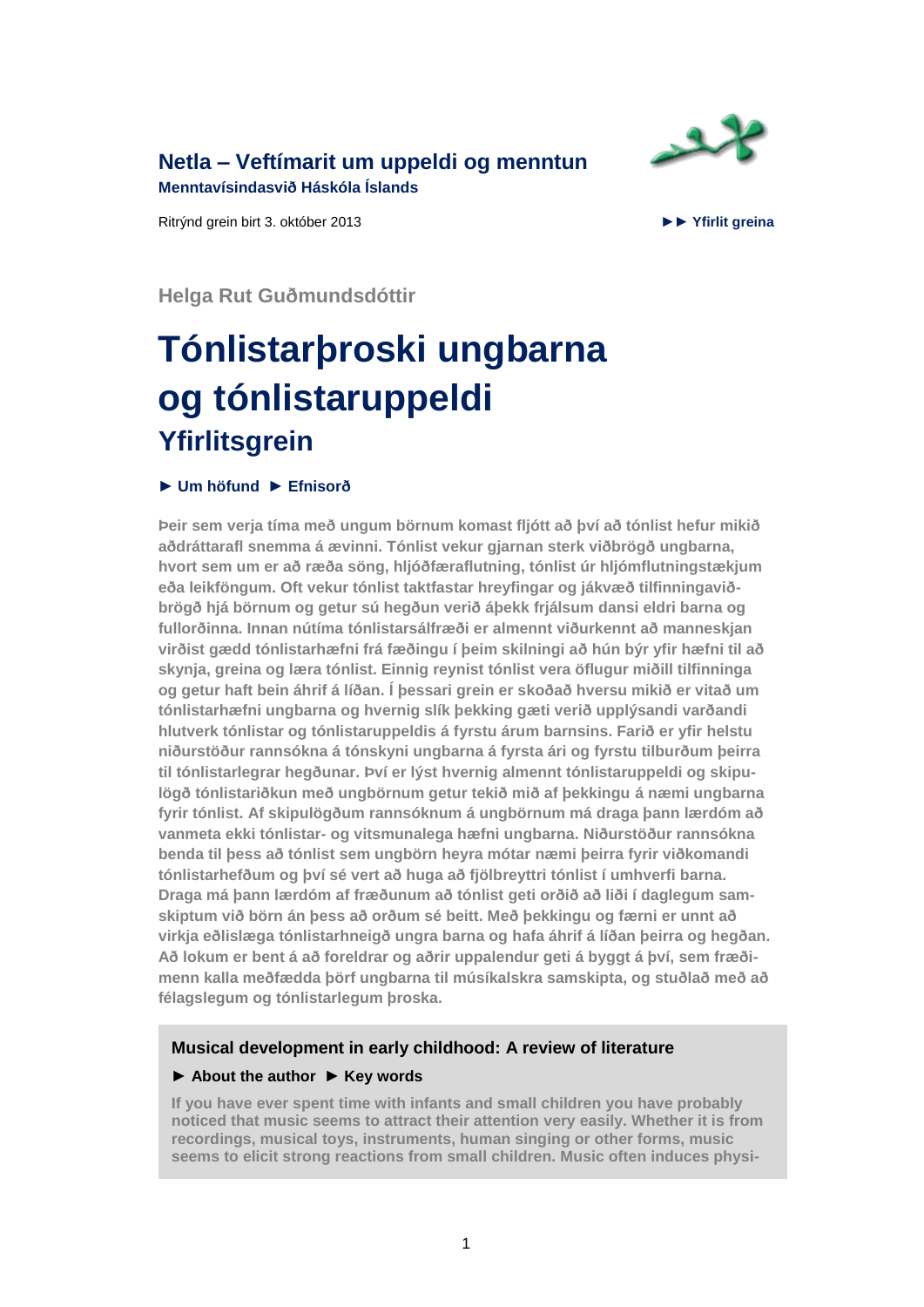**cal reactions such as rhythmic movements, followed by positive emotional behavior, which looks very much like dancing and musical enjoyment in older children and adults. Parents and caretakers are often amazed at these responses in very young infants because they give an impression of a sophisticated perception and behavior not necessarily associated with early infancy. But how much is known about the musical abilities of infants and toddlers? And what can this information tell us about the role of music in the life of infants and toddlers?**

**There seems to be a consensus in the modern music psychology literature that the human is born musical. That is, a normal human is born with the capacity to hear, understand and learn music. In fact, infants learn early on to hear and expect certain patterns inherent in the music of their own culture and are capable of displaying various physical and emotional responses to different types of music. Furthermore, music seems to be a powerful medium for conveying basic human emotions and can consequently affect the emotional states of individuals.**

**Cognitive abilities appear early in life, demonstrating that an infant is capable of more complex processing of their sound environment than previously thought. Moreover, it is clear that some learning can take place before birth in terms of processing auditory stimuli. The fetus is capable of hearing, processing and remembering musical patterns of sound heard during the third trimester of pregnancy, and sound is the most complex stimulus available prenatally. It is therefore worth considering the role of music and the auditory environment as a relatively stable feature in the transition from the fetal stage into infancy.**

**What we can learn from systematic experiments and observations of infants is that we should not underestimate their musical and cognitive abilities. Because infants develop music production abilities much later than their music perception abilities, there is a tendency to dismiss and overlook what infants are capable of understanding in terms of music.**

**There is very strong evidence supporting the idea that all infants are born musical or at least with a predisposition for becoming musical beings. However, caretakers of infants and small children should be aware that individuals may follow different paths in their musical development, and these differences need to be respected rather than used to label some infants musical but not others.**

**In respect to fostering musicality, it is important that parents and music educators search for a balance in how to approach young children's music education. A balance between the child's free musical exploration and a stimulating educational environment is probably the best strategy for encouraging musical growth. Too much emphasis on formal education in early childhood may limit the child's potential in musical development. On the other hand, some opportunities may be missed if children are not exposed to a rich musical environment in the early years. This is true both in terms of exposure through casual music listening and also through stimulating musical communication with adults and older children.**

**Unfortunately there is no magic formula for this balance and the proportion between free exploration and a more structured educational environment must vary according to individual needs, as every individual is different and affected by the cultural context. Nevertheless, guidelines constructed from research findings would suggest that infants should be provided with a rich musical environment supporting the infant's natural predisposition towards acquiring musical elements in the culture and even beyond, perhaps including a varied repertoire of tonalities and rhythms from foreign cultures. It would also be suggested that caregivers systematically attend to the ability of infants to be aroused and calmed by music, both as passive and participatory activities. The power of musical material to affect and regulate mood in young infants and toddlers can be further enhanced through skillful use of material previously associated with positive musical experiences with others. Finally, it would be suggested that parents and**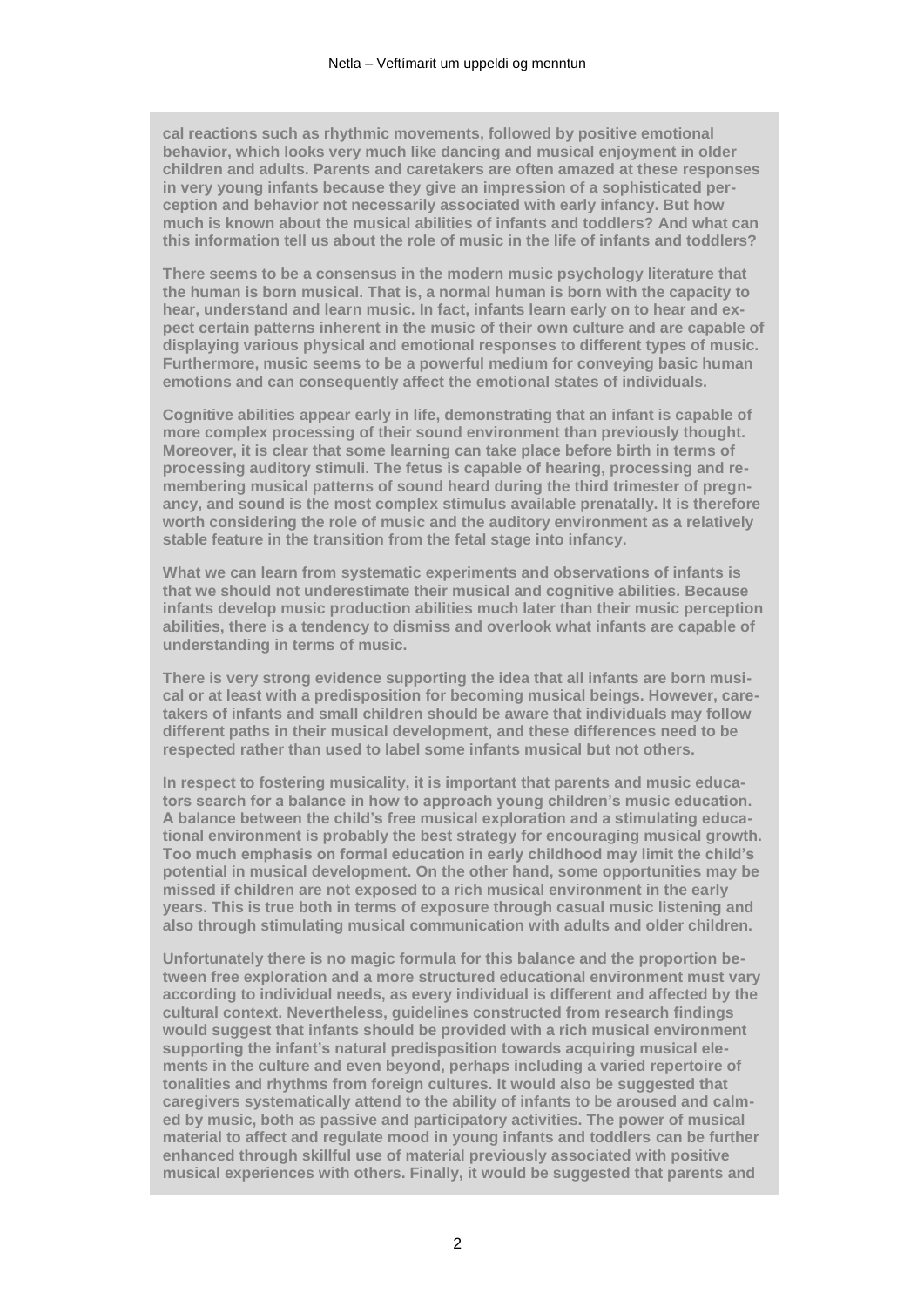**caregivers make good use of infants' innate need for communicating musically through musical acts in social situations and be aware of the great potential for social bonding through common musical experiences.**

## **Uppbygging greinarinnar**

Þessi grein er fyrst og fremst skrifuð sem fræðilegt yfirlit yfir tónlistartengdar rannsóknir á ungum börnum, einkum á fyrsta aldursári. Markmiðið er að setja rannsóknarniðurstöður fram á áhugaverðan hátt og þannig að þær geti nýst þeim sem starfa með ungum börnum. Hugtakið *ungbarn* (e. *infant*) er hér notað yfir börn yngri en átján mánaða en hugtakið *ung börn* (e. *toddler*) getur átt við börn að þriggja ára aldri.

Í upphafi eru kynntar nýlegar hugmyndir fræðimanna um tónlistarhneigð ungbarna og hlutverk tónlistar í almennum þroska og þróun manneskjunnar. Þá er farið yfir þekkingu á hljóðheimi nýburans og það sem vitað er um skynjun hljóða fyrir fæðingu. Því næst er rannsóknum á tónlistarfærni ungbarna gerð skil og þá sérstaklega rannsóknum á tón- og taktskyni. Minna hefur verið rannsakað á sviði tónlistarlegrar virkni ungbarna en hugmyndir um mikilvægi músíkalskra samskipta fyrir samfélagslegan þroska eru hér settar í samhengi við niðurstöður skipulegra rannsókna á tónlistarlegri hegðan ungbarna. Síðast er fjallað um skipulega tónlistariðkun með ungum börnum í þeim tilgangi að tengja rannsóknarniðurstöður við raunverulegt starf með ungum börnum. Þar sem afar litlar rannsóknir hafa verið gerðar á tónlistarlegri hegðun ungbarna utan við tilraunastofur styðst höfundur við reynslu sína til tæpra tíu ára við skipulegar tónlistarstundir með foreldrum og börnum tveggja ára og yngri. Markmiðið er að varpa ljósi á tónlistarlega hegðan ungbarna og setja þá hegðan, sem flestir er umgangast ungbörn þekkja úr daglegu lífi, í samhengi við niðurstöður akademískra rannsókna á tilraunastofum. Að lokum er reynt að gera því skil hvaða lærdóm uppalendur og foreldrar geta dregið af rannsóknum á tónlistarþroska ungra barna.

## **Tónlistarhneigð ungbarnsins**

Innan tónlistarsálfræði virðast fræðimenn almennt sammála um að manneskjan sé gædd tónlistarhæfni við fæðingu (Malloch og Trevarthen, 2009; Trehub, 2003, 2004). Meðfædd tónlistarhæfni felst í því að dæmigert ungbarn fæðist með ákveðna færni til þess að skynja, greina og læra tónlist. Með öðrum orðum, ungbörn læra afar snemma að þekkja og búast við ákveðnum mynstrum sem einkenna tónlistina í menningarumhverfi þeirra. Enn fremur virðist vera til staðar meðfædd tónlistarhneigð hjá flestum, enda reynist tónlist afar öflugur miðill frumtilfinninga og hefur auðveldlega áhrif á tilfinningar og líðan einstaklinga. Þetta birtist í því að ungbörn sýna ólík líkamleg og tilfinningaleg viðbrögð við mismunandi tónlist og hljóðáreitum.

Samkvæmt Trehub má líta svo á að ungbörn séu litlir tónlistarfræðingar með hliðsjón af færni þeirra til þess að skynja og greina laglínur, tónmiðju, ómstríðu og hrynmynstur í tónlist (Masataka, 2005; Trehub, 2006a). Auk þess er ungbarn virkur þátttakandi í hljóðog tónumhverfi sínu. Fljótlega eftir fæðingu má sjá ungbarn virkt í samskiptum við þann sem annast það og líta sumir fræðimenn á slík tjáskipti sem afar "músíkölsk" í eðli sínu (Malloch og Trevarthen, 2009). Náin tjáskipti móður og nýbura, sem fara fram augliti til auglitis með andlitshreyfingum og raddæfingum beggja aðila til skiptis, er sammannleg athöfn. Þessi nánu og rytmísku tjáskipti án orða eru jafnvel talin líklegur uppruni tónlistarhneigðar mannkyns og talin skýra þá sérstöku staðreynd að manneskjan þróaði með sér tónlistarlega hæfileika (Dissanayake, 2009; Helga Rut Guðmundsdóttir, 2010; Trehub, 2010a).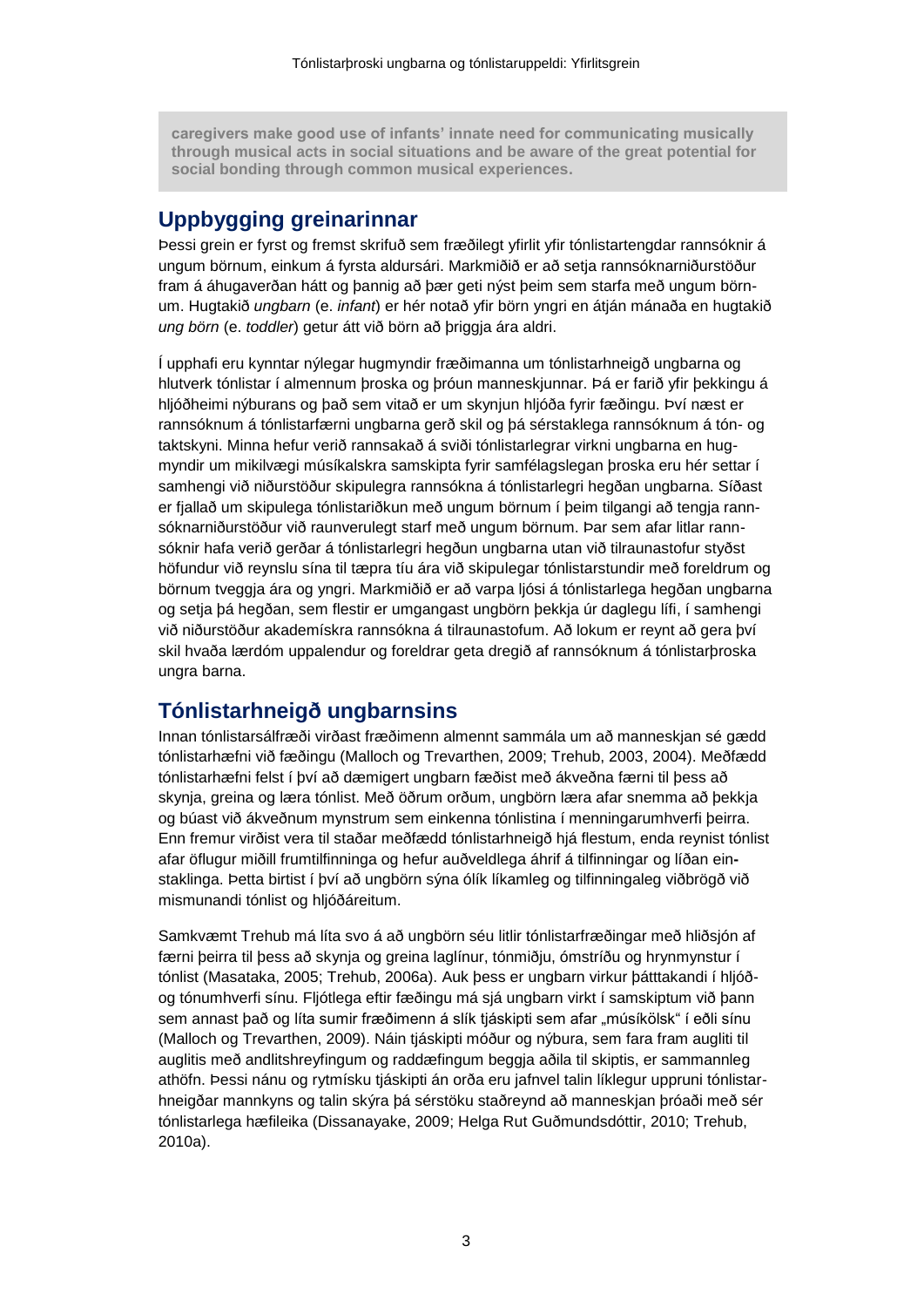# **Tónskyn við fæðingu**

Nýfætt barn virðist við fyrstu sýn ekki fært um að skynja margt í umhverfinu, hvað þá að vinna úr flóknum vitrænum upplýsingum. Þó hafa vandaðar rannsóknir á ungbörnum sýnt fram á að þau eru fær um ýmislegt sem ekki var unnt að komast að áður en tækni í ungbarnarannsóknum fleytti fram. Í ljós hefur komið að nýburar þekkja rödd móður sinnar frá öðrum kvenröddum (DeCasper og Fifer, 1980) og sitt eigið móðurmál frá öðrum tungumálum (Moon, Cooper og Fifer, 1993). Nýburar þekktu einnig tónlist sem þeir höfðu heyrt sem fóstur (Hepper, 1991; Wilkin, 1995) og sögu sem lesin var endurtekið í lok meðgöngu (DeCasper og Spence, 1986).

Þessi vitsmunalega hæfni svo snemma á ævinni bendir til þess að ungbörn séu færari í að greina flókin hljóðáreiti í umhverfinu en áður hafði verið talið. Ljóst er að þegar fyrir fæðingu er barn fært um að þekkja og greina heyrnræn áreiti í umhverfi þess, en á síðasta þriðjungi meðgöngu þykir sýnt að fóstur sé nógu þroskað til þess að heyra, greina og muna tónræn mynstur eða önnur flókin hljóð (Parncutt, 2006). Í ljósi þess að hljóð er talið flóknasta vitræna áreitið sem fóstur kynnist (Parncutt, 2006) er vert að íhuga hlutverk hljóðheimsins sem mikilvægrar tengingar eftir fæðingu við líf fóstursins fyrir fæðingu. Heyrn og úrvinnsla nýburans á heyrnrænum áreitum er mun lengra komin en til dæmis sjón og sjónræn úrvinnsla við fæðingu (Wilcox, 1999), enda hefur nýburinn mun meiri reynslu af heyrn en sjónrænum áreitum. Nýburinn er í fyrsta sinn eftir fæðingu að sjá hluti, liti og form en hefur haft síðasta þriðjung meðgöngu til þess að læra að greina ýmis flókin hljóðáreiti. Önnur áreiti á skynfæri en hljóð, svo sem sjón, bragð, lykt, hiti, kuldi og snerting við ólík efni og yfirborð eru öll nýburanum framandi við fæðingu. Hljóðheimurinn getur aftur á móti verið afar kunnuglegur og gegnt því mikilvæga hlutverki að vera tenging við öryggið fyrir fæðingu og að tengja nýburann foreldrum sínum. Að þekkja aftur rödd móður sinnar eða önnur kunnugleg hljóð eftir fæðingu getur því haft róandi og huggandi áhrif á nýburann.

Það eru fjölmargar frásagnir til af nýburum, sem róuðust við að heyra kunnuglega rödd eða tónlist sem leikin hafði verið fyrir fæðingu þeirra, en einnig formlegar rannsóknir sem benda til þess að nýburar og ungbörn muni og þekki aftur raddir og tónlist frá því fyrir fæðingu (Hepper, 1996). En með því að sýna fram á að ungbörn séu fær um að skilja og greina flókin hljóð er ekki þar með sjálfgefið að þau njóti þess að hlusta á tónlist. Því þarf bæði að skoða getu barna til þess að greina hljóð og áhrif tónlistarhlustunar á börn.

Nokkrum mánuðum eftir fæðingu hefur ungbarnið öðlast töluvert mikla reynslu af hljóðheiminum og þá er unnt að mæla hvaða hljóð barnið tekur fram yfir annað hljóð þegar valið stendur um að hlusta á tvær tegundir hljóða. Þannig hafa rannsakendur komist að því að ungbörn vilja frekar hlusta á tal sem beint er að barni en tal sem beint er að fullorðnum einstaklingi. Hér eftir verða þessi hugtök kölluð *ungbarnamiðað tal* og *fullorðinsmiðað tal.* Ungbörn vilja sömuleiðs frekar hlusta á ungbarnamiðaðan söng en fullorðinsmiðaðan söng. Þegar kemur að tónbilum þá vilja ungbörn frekar heyra ómblíð en ómstríð tónbil, en ekki er ljóst hvort þau hafi meiri áhuga á ómblíðu eða ómstríðu í tónlistarlegu samhengi (Adachi og Trehub, 2012).

Þrátt fyrir að skynjun barna á ýmsum hljóðáreitum, þ.á.m. tónlistar, hafi verið töluvert rannsökuð, þá hefur minna verið rannsakað á sviði tilfinningalegra viðbragða ungbarna við tónlist. Ungbörn virðast ekki tengja glöð og leið andlit við glaðlega og sorglega tónlist á sama hátt og eldri börn og fullorðnir gera (Nawrot, 2003). Mögulegt er þó að fá vísbendingar úr rannsóknum á lífeðlisfræðilegum viðbrögðum við tónlist. Í rannsóknum með fullorðnum hefur verið mældur hjartsláttur, blóðþrýstingur og öndun til þess að skoða líkamleg viðbrögð við tónlist (sjá t.d. Gomez og Danuser, 2007). Áhugaverð rannsókn á fyrirburum á vökudeild mældi lífeðlisfræðileg viðbrögð þeirra, annars vegar þegar tónlist var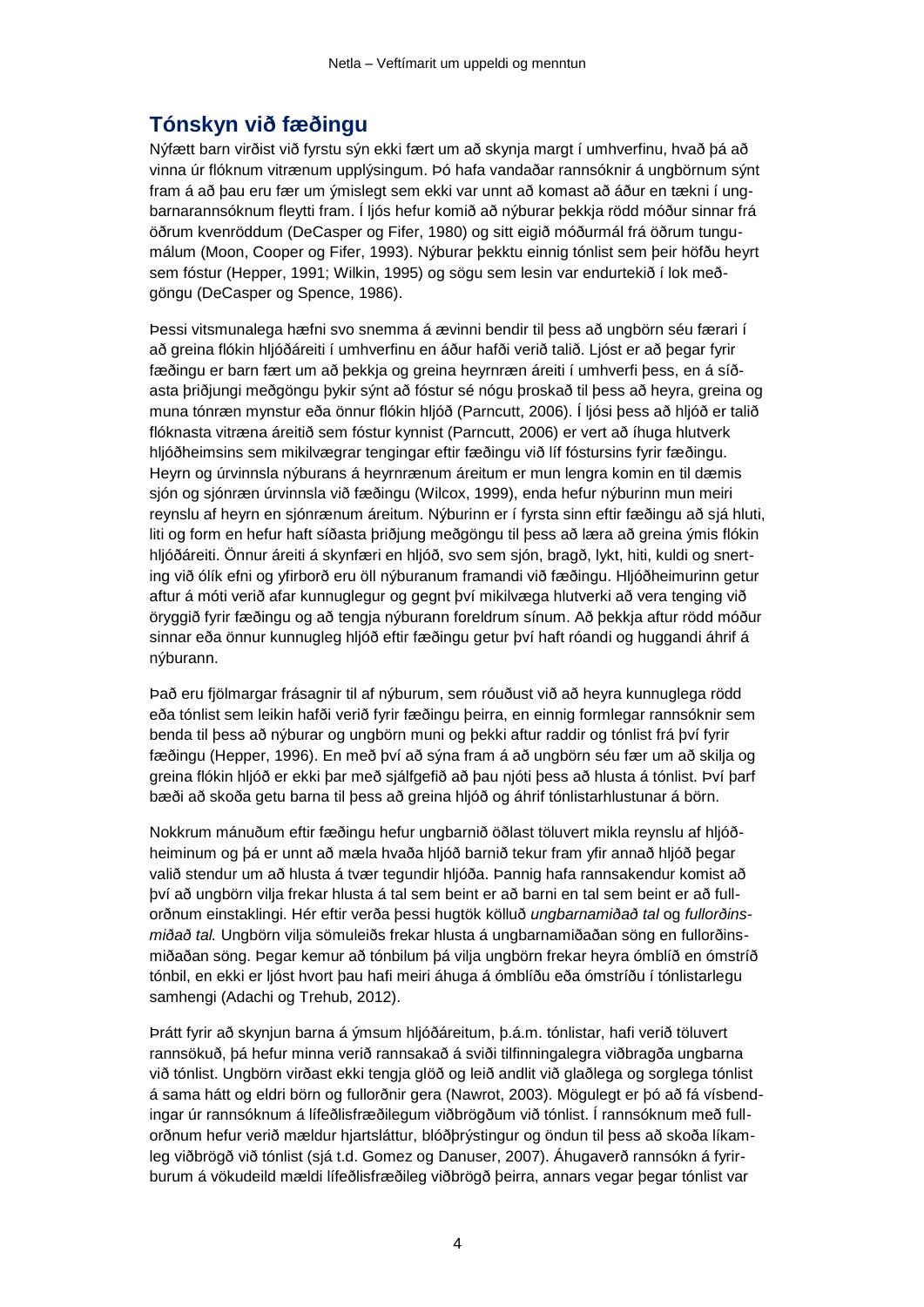leikin og hins vegar þegar engin tónlist var leikin. Niðurstöður leiddu í ljós að þegar sungin vögguvísutónlist var leikin var hjartsláttur reglulegri, súrefnismettun í blóði meiri og alvarleg grátköst voru marktækt styttri og færri en þegar engin tónlist var leikin (Keith, Russell og Weaver, 2009). Slíkar niðurstöður benda til þess að tónlist sé ekki aðeins jákvæð fyrir líðan eldri barna og fullorðinna, sem hafa mikla reynslu af tónlist, heldur reynist hún einnig hafa mælanleg jákvæð áhrif á ófullburða ungbörn.

#### **Tónskyn snemma á ævinni**

 $\overline{\phantom{a}}$ 

Það er ljóst að ungbörn hefja ekki lífið sem óskrifað blað hvað varðar tónlist. Þau hafa í raun meðfædda hneigð til þess að veita athygli laglínum og rytmamynstri í hljóðbútum sem þau heyra, hvort sem um er að ræða tónlist eða tungumál. Þau eru næm fyrir ómblíðum mynstrum í laglínum og hljómum sem og reglubundnum taktslætti.

(Trehub, 2006b, bls.  $11$ )<sup>1</sup>

Sýnt þykir að ungbörn kjósi frekar að hlusta á rödd móður sinnar en ókunnugrar konu. Þó vilja nýburar heldur heyra rödd móður sinnar sem hefur verið breytt í upptöku eins og hún hefði hljómað í eyrum barnsins fyrir fæðingu (Fifer og Moon, 1988). Slíkar niðurstöður benda til þess að ákveðin aðlögun eigi sér stað mjög fljótt eftir fæðingu. Það er aftur á móti merkilegt að fyrir nýbura er ekki nauðsynlegt að hafa heyrt í rödd móður sinnar fyrir fæðingu til þess að hafa tilhneigingu til þess að vilja hlusta á ungbarnamiðaðan söng. Þetta kom fram í rannsókn á nýburum heyrnalausra mæðra í Japan. Nýburarnir höfðu hvorki heyrt móður sína tala né syngja á meðgöngu en vildu innan tveggja daga frá fæðingu frekar heyra ungbarnamiðaðan söng en fullorðinsmiðaðan (Masataka, 1999).

Um 6–9 mánaða aldurinn eru skýr merki um sífellt betra tónlistarminni. Börn á þessum aldri geta þekkt einföld þjóðlög (Trainor, Wu og Tsang, 2004) eða flóknari hljómsveitarverk eftir Mozart og Ravel og geymt í langtímaminni í að minnsta kosti tvær vikur (Ilari, 2006; Saffran et al., 2000). Ungbörn skynja laglínur á svipaðan hátt og fullorðnir og eru næm fyrir þeirri tónlistarlegu uppbyggingu sem viðgengst í þeirra eigin menningu, bæði hvað varðar tónakerfi og rytmíska uppbyggingu (Trehub, 2006b). Það er kannski merkilegast að ungbörn eru næmari en fullorðnir og eldri börn þegar kemur að því að skynja tónlist úr öðrum menningarheimum sem notast við framandi kerfi og uppbyggingu. Ungbörn standa sig hreinlega betur í því en þeir sem eldri eru að greina breytingar á flóknum rytmamynstrum sem tilheyra framandi tónlistarmenningu (Hannon og Trehub, 2005a). Hannon og Trehub sýndu að fullorðið fólk í N-Ameríku getur auðveldlega greint breytingar á hefðbundnum vestrænum rytmum með reglulegu taktslagi, en ekki ef um er að ræða framandi óreglulega rytma. Ungbörn á aldrinum 6–9 mánaða greindu $^2$  aftur á móti breytingar á vestrænum og flóknari búlgörskum rytmum jafnvel og innfæddir búlgarskir hlustendur. Í framhaldsrannsókn sýndu Hannon og Trehub (2005b) að 12 mánaða börn voru líkari fullorðnum í skynjun sinni en sex mánaða börn þar sem þau greindu ekki breytingar á búlgörsku rytmunum. Stutt þjálfun gagnaðist þó 12 mánaða börnum betur en fullorðnum, því eftir nokkurra vikna hlustun á búlgarska tónlist heima við stóðu 12 mánaða börnin

 $1$  "It is clear that infants do not begin life with a blank musical slate. Instead, they are predisposed to attend to the melodic contour and rhythmic patterning of sound sequences, whether music or speech. They are tuned to consonant patterns, melodic as well as harmonic, and to metric rhythms" (Trehub, 2006b, bls. 11).

<sup>2</sup> Hér var notuð aðferð sem á ensku kallast *looking time paradigm* og byggir á því að ungbörn horfa lengur í átt að hljóði sem er þeim ókunnugt en að hljóði sem er kunnuglegt. Hópur ungbarna sem hlustaði á breyttar eða óbreyttar útgáfur af rytmamynstrum í vandlega hönnuðu rannsóknarsniði á rannsóknarstofu, horfði marktækt lengur í átt að hljóði með breyttum útgáfum af rytmum, hvort sem þeir voru vestrænir eða búlgarskir. Fullorðið fólk í N-Ameríku gat aðeins greint breytingar á reglulegum vestrænum rytmamynstrum en ekki á óreglulegri búlgörskum rytmum (Hannon og Trehub, 2005).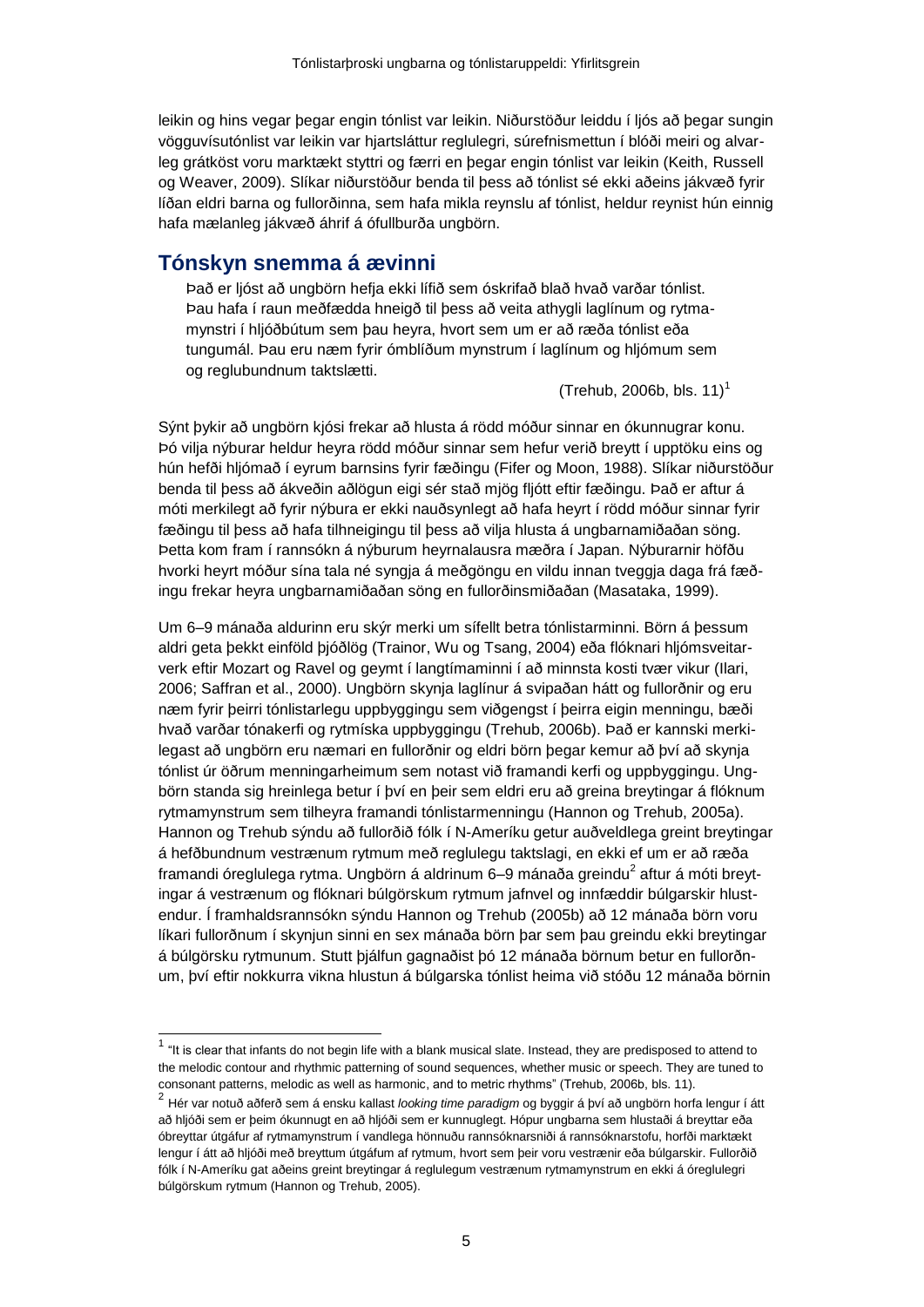sig jafnvel og þau sex mánaða en fullorðnir bættu sig ekkert á sama tíma (Hannon og Trehub, 2005b).

Því má segja að ungbörn búi yfir næmi til þess að greina ákveðna þætti í framandi tónlist sem fullorðnir hafa tapað. Þar af leiðir að ungbörn eru líklega fær um að aðlagast mun fjölbreyttari tónlist en venjulega heyrist í umhverfi þeirra. Meðvitaðir foreldrar og tónlistaruppalendur geta túlkað þetta sem hvatningu til þess að auka fjölbreytni í samsetningu þeirrar tónlistar sem hljómar í daglegu umhverfi barna. Ung börn virðast, í gegnum hæfilegt áreiti, meðtaka og aðlagast tón- og taktrænum upplýsingum í þeirri tónlist sem þau heyra, rétt eins og þau meðtaka og aðlagast tungumálum sem töluð eru í kring um þau.

# **Hljóð- og tónsköpun ungbarnsins**

Nú ætti lesandanum að vera ljóst að tónskyn ungbarna er töluvert fullkomnara en margir myndu ætla. Það skýtur því ef til vill skökku við að börn eru talin ná þroska við tónsköpun og hljóðmyndun sína mun síðar en þau hafa þroska til þess að skynja tónlist. Jafnvel það sem getur virst einfalt, eins og að syngja lítið þekkt lag óbjagað, getur tekið dæmigert barn nokkuð mörg ár að ná fullum tökum á. Þetta er ekki síst athyglisvert vegna þess að ungbörn sýna söng mikinn áhuga, sérstaklega ungbarnamiðuðum söng, og slíkur söngur virðist viðhafður í öllum menningarheimum. Ungbörn hefja umfangsmiklar sjálfsprottnar raddæfingar um 4–7 mánaða aldurinn sem líkjast til skiptis tali eða söng. Um eins árs aldurinn, þegar fyrstu orðin taka að heyrast úr munni barnsins, heyrast einnig sönglhendingar sem smátt og smátt líkjast meira brotum úr söngvum í umhverfi barnsins (Björkvold, 1990; Davidson, McKernon og Gardner, 1981; Moog, 1976). Börn leika sér gjarnan með búta eða hendingar úr sönglögum sem þau kunna og spinna nýjar samsetningar og útgáfur af lögunum. Þetta er oftast kallað *sjálfsprottinn söngur* (á ensku *spontaneous singing*) og má jafnvel líta á hann sem einstakan tónlistarstíl. Sjálfsprottinn söngur er oft frjáls í formi og notast við stef eða stefbrot sem eru síendurtekin, þannig að úr efniviðnum verður til eitthvað nýtt í meðförum flytjandans og því ekki úr vegi að líkja sjálfsprottnum söng við tónlistarstíla sem notast mikið við spuna, líkt og djasstónlist gerir. Það er þó ekki hlaupið að því fyrir fullorðinn áheyranda að fullyrða neitt um tilgang eða hvata þessarar hegðunar hjá börnum sem svo mjög líkist skapandi tónlistarflutningi.

Fræðimenn halda því fram að sjálfsprottinn söngur forskólabarnsins hafi alltaf einhvern tilgang sem tengist því sem barnið er að fást við hverju sinni (Björkvold, 1990). Björkvold greindi sjálfsprottinn söng í þrjá flokka sem spanna frá fljótandi söng og formúlusöng yfir í þekkta söngva. Það er þó athyglisvert að samsetning og magn sjálfsprottins söngs er persónubundið. Þannig er mismunandi hversu mikið börn syngja, jafnvel í sama umhverfi (Whiteman, 2001; Young, 2002). Whiteman fylgdist með sama hópi leikskólabarna yfir þriggja ára tímabil og komst að því að á meðan eitt barn söng mest eigin bullusöngva var annað barn sem lang oftast söng þekkta söngva en afar sjaldan bullusöngva (Whiteman, 2001).

Færnin sem felst í því að syngja þekkt lög hreint (eða að mestu leyti hreint með réttum tónbilum) virðist þroskast nokkuð mismunandi snemma hjá einstaklingum og það er ekki ljóst hversu mikið ræðst af meðfæddum einstaklingsmun og hvað af þáttum í umhverfi og uppeldi. Það eru vísbendingar um að sum börn hafi náð tökum á að syngja heilt sönglag nokkuð hreint og vel um tveggja ára afmælisdaginn á meðan önnur börn á sama aldri eru rétt að byrja að móta stuttar, þekkjanlegar hendingar sem minna á brot úr þekktum sönglögum (DeVries, 2005). Stórar rannsóknir á söngfærni benda til þess að aðeins hluti fimm ára barna geti haldið lagi (Flowers og Dunne-Sousa, 1990; Welch, Rush og Howard, 1991) og að algengara sé að þau fari rétt með texta en ekki laglínu þegar þau syngja lag. Í grein um söngþroska nokkurra ungra barna (Kelley og Sutton-Smith, 1987) var því haldið fram að sum börn virtust læra að fara rétt með texta áður en þau færu rétt með laglínu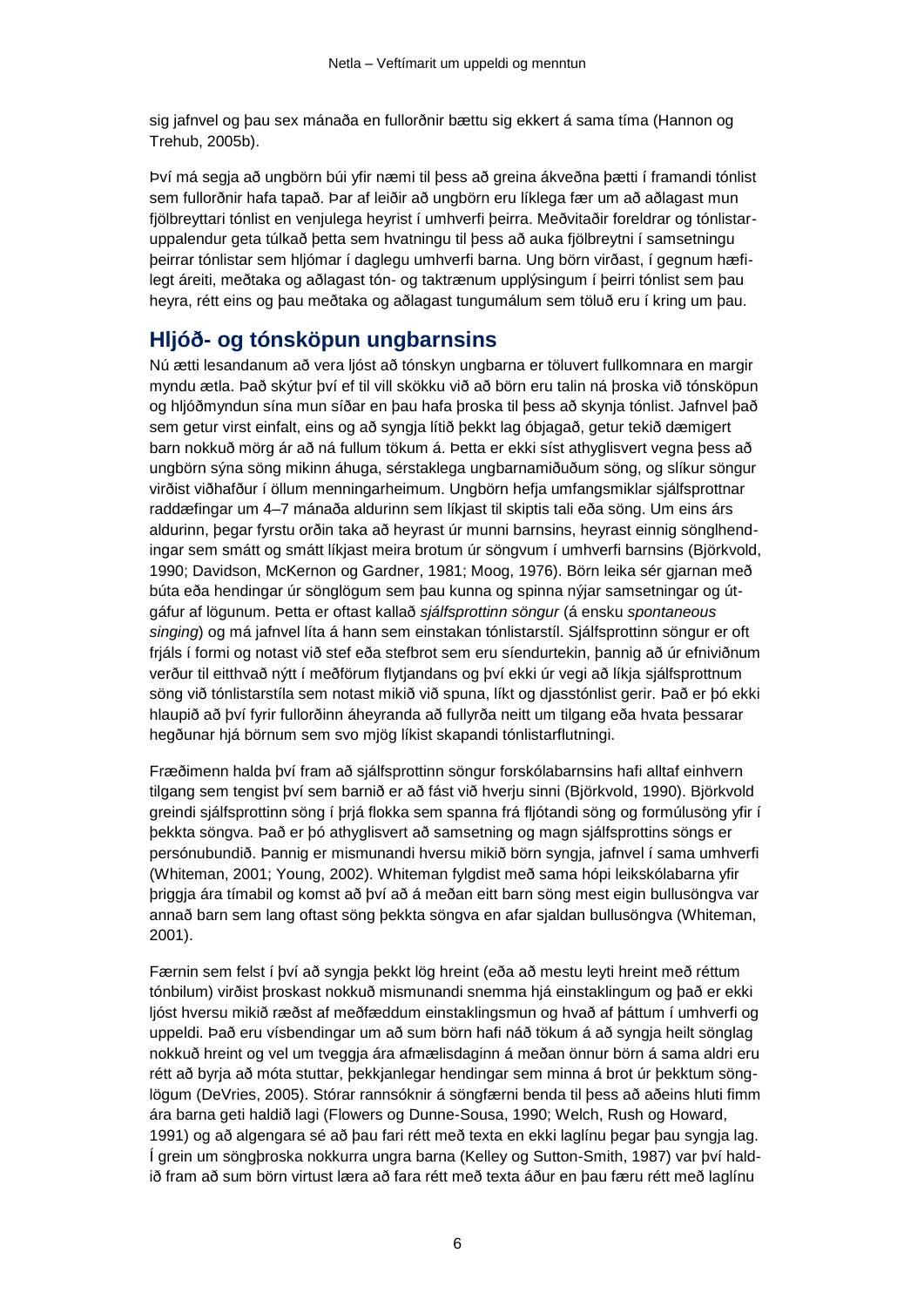en hjá öðrum hafi því verið öfugt farið. Þessir fræðimenn héldu því fram að ólíkt uppeldisumhverfi barnanna hlyti að skýra þennan mun en rannsókn þeirra hafði þó ekki burði til þess að styðja þær getgátur.

Samkvæmt rannsóknum á söngfærni skólabarna í vestrænum samfélögum geta mörg börn ekki haldið lagi við upphaf skólagöngu. Í það minnsta ekki samkvæmt þeim stöðlum sem notaðir hafa verið til þess að prófa lagvísi. Ein samantekt slíkra rannsókna sýndi að um 35% sjö ára barna halda ekki lagi (syngi ekki rétt) en að um 11 ára aldurinn sé hlutfall ólagvissra komið niður í um 7% (Welch, 2006). Engar rannsóknir hafa með óyggjandi hætti sýnt hver áhrif þjálfunar og umhverfis eru á það hversu fljótt börn fara að syngja hreint, þótt margir fræðimenn vilji halda því fram að örvandi tónlistaruppeldi hafi bein áhrif á það hvernig lagvísi þroskast (Gordon, 2003; Kelley og Sutton-Smith, 1987; Stadler-Elmer, 2012). Rannsóknir og frásagnir frá löndum utan Vesturlanda, þar sem sterkar hefðir tengjast söngmenningu, benda til þess að í samfélögum þar sem mikið er sungið þroskist söngfærni með öðrum hætti en á flestum Vesturlöndum (Russell, 2001). Því er haldið fram að í samfélögum með sterka söngmenningu geti flestir sungið hreint um 3–5 ára aldur og að ólagvísi sé afar sjaldgæf eftir fimm ára aldur (sjá t.d. Kreutzer, 2001). Mun meiri rannsókna á söng er þörf, þar sem ólík uppvaxtarskilyrði yrðu skoðuð nánar. Þær rannsóknir sem benda til þess að söngfærni þroskist fyrr hjá sumum menningarhópum en öðrum, gefa aðeins óljósar vísbendingar. Þó er vitað að æfingin skapar meistarann og sýnt hefur verið að markviss söngþjálfun skólabarna bætir frammistöðu þeirra á söngprófum (sjá t.d. Welch, Himonides, Saunders, Papageorgi, Rinta, Preti og Hill, 2011). Því er ekki fjarstæðukennt að í þeim samfélögum þar sem mikið er sungið og börn fá snemma að taka þátt í söng með öðrum, þroskist söngrödd og söngfærni fyrr en þar sem lítið er um tækifæri til söngs með öðrum.

# **Taktvísi ungbarnsins**

Ungbörn skynja taktinn í tónlist og strax við fæðingu er unnt að mæla viðbrögð heilans við púlsinum í hefðbundinni tónlist með reglulegum takti. Með því að fylgjast með viðbrögðum heilans má sjá að heilinn býst við næsta taktslagi rétt áður en það heyrist og þessi væntingarviðbrögð eru einnig til staðar þegar stöku taktslagi er sleppt úr, sem gefur til kynna að heilinn búist við reglulegri endurtekningu taktslaga (Winkler, Háden, Ladinig, Sziller og Honing, 2009). Merkileg niðurstaða fékkst í rannsókn með sex mánaða ungbörnum sem voru látin venjast því að vera "hossað" á þriðja hverju slagi í stutta stund með taktmæli í bakgrunninum. Þessi börn höfðu meiri áhuga á þrískiptum takti en tvískiptum takti eftir að vera hossað á þriðja hverju slagi, en því var öfugt farið hjá hópi jafngamalla barna sem vildu frekar hlusta á tvískiptan takt eftir að hafa verið hossað á öðru hverju slagi með taktmæli (Phillips-Silver og Trainor, 2005). Þessar niðurstöður benda til þess að sex mánaða börn geti skynjað áherslur í takti í gegn um líkamleg skilaboð án þess að heyrnrænum skilaboðum sé breytt. Ungbörn eru einnig fær um að læra flókin og óregluleg rytmamynstur. Um sex mánaða gömul geta ungbörn lært að greina á milli óreglulegra taktmynstra sem eru algeng í búlgarskri þjóðlagatónlist og reynast bæði fullorðnum Vesturlandabúum og eldri börnum of erfið að greina (Hannon og Trehub, 2005a, 2005b).

Þekking okkar á því hvernig ungbörn skynja tónlist byggir að mestu á rannsóknarvinnu í tilraunastofum. Hæfni ungbarna er þó ekki augljós í daglegu lífi vegna þess að ekki er auðvelt að sjá með óyggjandi hætti hversu mikið ungbarn skilur. Bæði hafa ungbörn ekki þá færni sem þarf til þess að sýna hvað þau skilja og eins getur verið að fullorðnir séu ekki mjög færir í að veita því athygli hvað ungbörn skilja. Samt sem áður sýna ungbörn ótvíræðan áhuga á tónlist og flestum fullorðnum er ljóst að ungbörn má bæði örva og róa með hjálp tónlistar. Þó að ungbörn séu ekki fær um að slá takt við tónlist sem þau heyra, þá hefur komið í ljós að börn undir tveggja ára aldri virðast reyna að fylgja taktinum í tónlist sem þau heyra. Börn á aldrinum 5 –24 mánaða hreyfðu sig hraðar við hraðari tónlist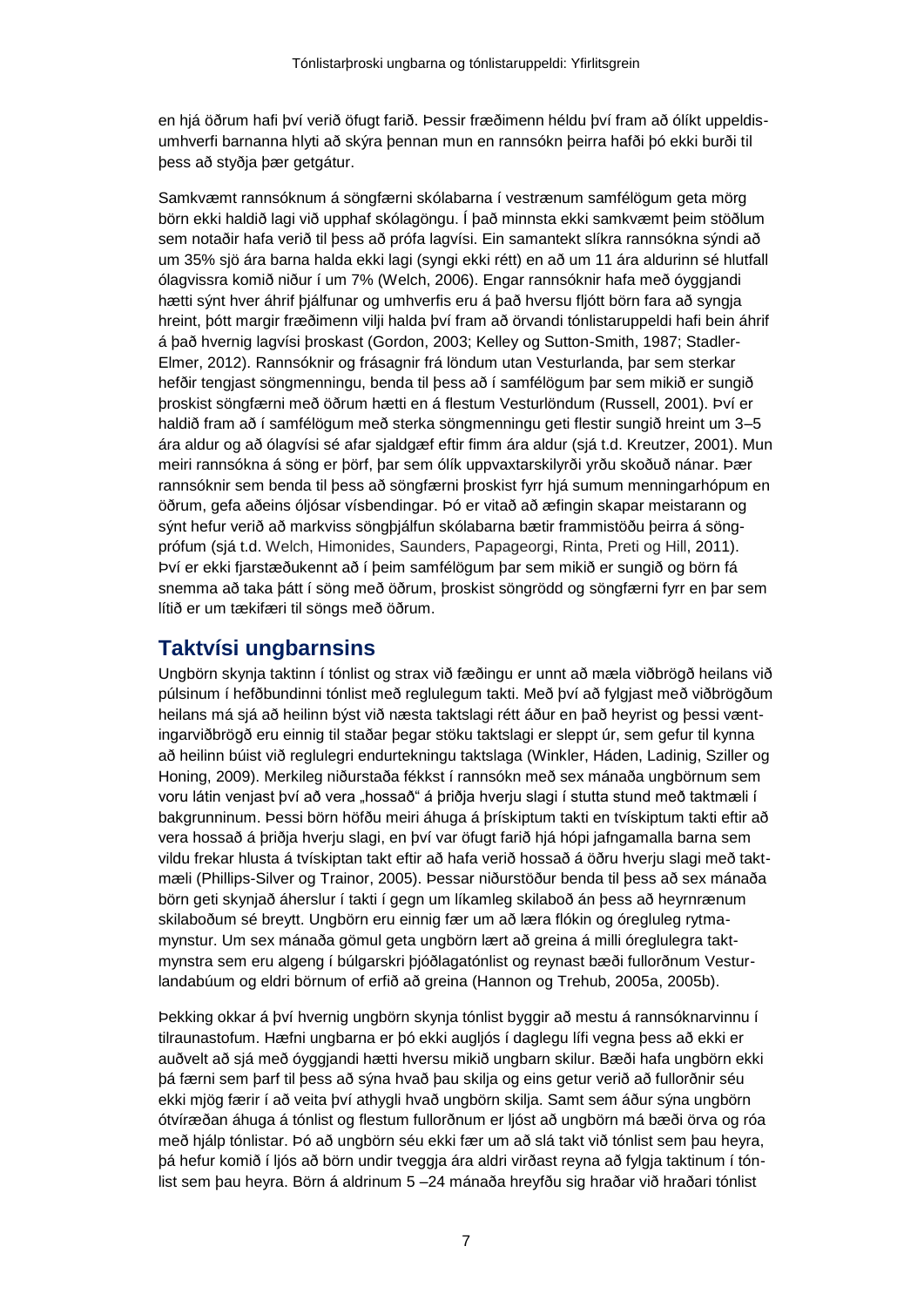en hægar við hægari tónlist (Zentner og Eerola, 2010). Því má draga þá ályktun af rannsóknum að ungbörn séu afar fær um að skynja takt og rytma í tónlist en seinn hreyfiþroski þeirra komi í veg fyrir að þau geti sýnt með nákvæmni hvað þau skynja. Dæmi um þetta er rannsókn sem sýndi að sjö mánaða börn gátu skynjað hvenær hamar sló í takti við reglulegt taktslag og hvenær ekki (Pickens og Bahrick, 1997), sem er löngu áður en börn eru fær um að stjórna eigin hreyfingum í takti við reglulegt taktslag.

Foreldrar og aðrir sem umgangast ungbörn taka yfirleitt eftir því að þau laðast að taktbundnum hljóðum í umhverfinu og virðast hafa meðfæddan áhuga á reglubundnum rytma eins og heyrist í tónlist. Ungbörn sýna snemma hrifningu gagnvart tónlist sem hefur áberandi taktslátt með viðbrögðum sem einkennast af ákafri hreyfingu útlima, þannig að hendur og fætur hreyfast upp og niður. Fljótlega eftir að barn getur setið óstutt er algengt að sjá viðbrögð þar sem efri hluti líkamans hreyfist taktbundið í átt að neðri hluta líkamans (brjóstkassi í átt að fótum). Þessari hreyfingu fylgir stundum handaveifingar og höfuðhreyfing, eins og að kinka kolli taktbundið. Þegar barnið getur staðið í fæturna uppgötvar það fljótt að nota má hnébeygjur til þess að framkalla taktbundna hreyfingu. Hnébeygjudansinn er nokkuð sem gjarnan vekur lukku og nær athygli fullorðinna. Enda er textabrotið úr ABBA-laginu ekki alveg úr lausu lofti gripið; "Mother says I was a dancer before I could walk" eða "Mamma segir að ég hafi dansað áður en ég gat gengið". Þessi danshegðun ungbarna er líklega fyrsta sjálfstæða tónlistarlega hegðunin í fari barna sem fullorðnir taka eftir. Rytmísk danshegðun ungbarna getur því vakið athygli á tónlistaráhuga og tónlistarhæfileikum þeirra.

### **Músíkölsk samskipti**

Rannsóknir á taktvísi og rytmískri skynjun ungbarna fjalla þó ekki eingöngu um hreina skynjun á takti og rytma í tónlist. Sumir rannsakendur líta á hæfnina til samskipta við aðra manneskju án orða sem ákveðna tegund rytmískrar hæfni og nota þá í því samhengi hugtök eins og *músíkölsk samskipti* (e. *communicative musicality*) (Cross og Morley, 2008; Malloch, 2000; Malloch og Trevarthen, 2009). Þessi tegund samskipta er það sem má sjá í sinni frumstæðustu mynd í samskiptum sem eiga sér stað auglitis til auglitis á milli nýbura og móður eða annars fullorðins einstaklings. Þegar á öðrum mánuði eftir fæðingu er ungbarn fært um að taka þátt í "samræðum" með því að hjala við þann sem kjáir við það, þannig að útkoman líkist samtali þar sem báðir aðilar skiptast á við að hlusta og tjá sig með hljóðum. Það er mikilvægt að veita þessum fyrstu músíkölsku samskiptum athygli, þó að vissulega megi deila um hver sé tilgangur athafnarinnar séð frá sjónarhóli barnsins og hvort nokkuð sé hægt að fullyrða um *ætlun* barnsins (e. *intentionality*) í þessu samhengi (Trehub, 2010b). Sumir líta þó svo á að músíkölsk samskipti í frumbernsku séu lykillinn að því að skilja hlutverk tónlistar í þróun mannsins og öfugt (Dissanayake, 2000; Helga Rut Guðmundsdóttir, 2010).

Tónlist er í eðli sínu samskiptaform. Tónlist miðlar tilfinningum og tónlist styrkir félagstengsl á milli fólks, óháð aldri. Við nánari eftirgrennslan virðist ljóst að ungbörn eru fær um virka þátttöku þegar þeim gefst tækifæri til þess að tjá sig í tónlistarlegu samhengi, hvort sem um er að ræða söngstund við bleyjuskipti heima fyrir eða í skipulagðri tónlistarstund fyrir foreldra og ungbörn. Áður en ungbörn geta tjáð sig með orðum eru þau fær um að tjá sig með hljóðum og líkamshreyfingum. Líta má á þennan orðlausa tjáningarmáta sem músíkalskan í eðli sínu. Hinir fullorðnu í lífi ungbarns þurfa þó að vera stilltir inn á þetta samskiptaform til þess að það nái að blómstra. Þessa orðlausu en músíkölsku samskiptaleið geta fullorðnir einnig nýtt sér til þess að hjálpa barninu að takast á við nýjar aðstæður eða breytingar í daglegu lífi. Það er þekkt að fullorðnir hafa tilhneigingu til þess að beita röddinni talsvert öðruvísi þegar þeir tala til ungbarna en þegar þeir tala til annarra fullorðinna. Röddin fer upp í hærra tónsvið og útlínur talmálsins verða mun ýktari og jafnvel líkari laglínu en töluðu máli. Eins og fyrr var sagt er þetta fyrirbæri kallað ungbarnamiðað tal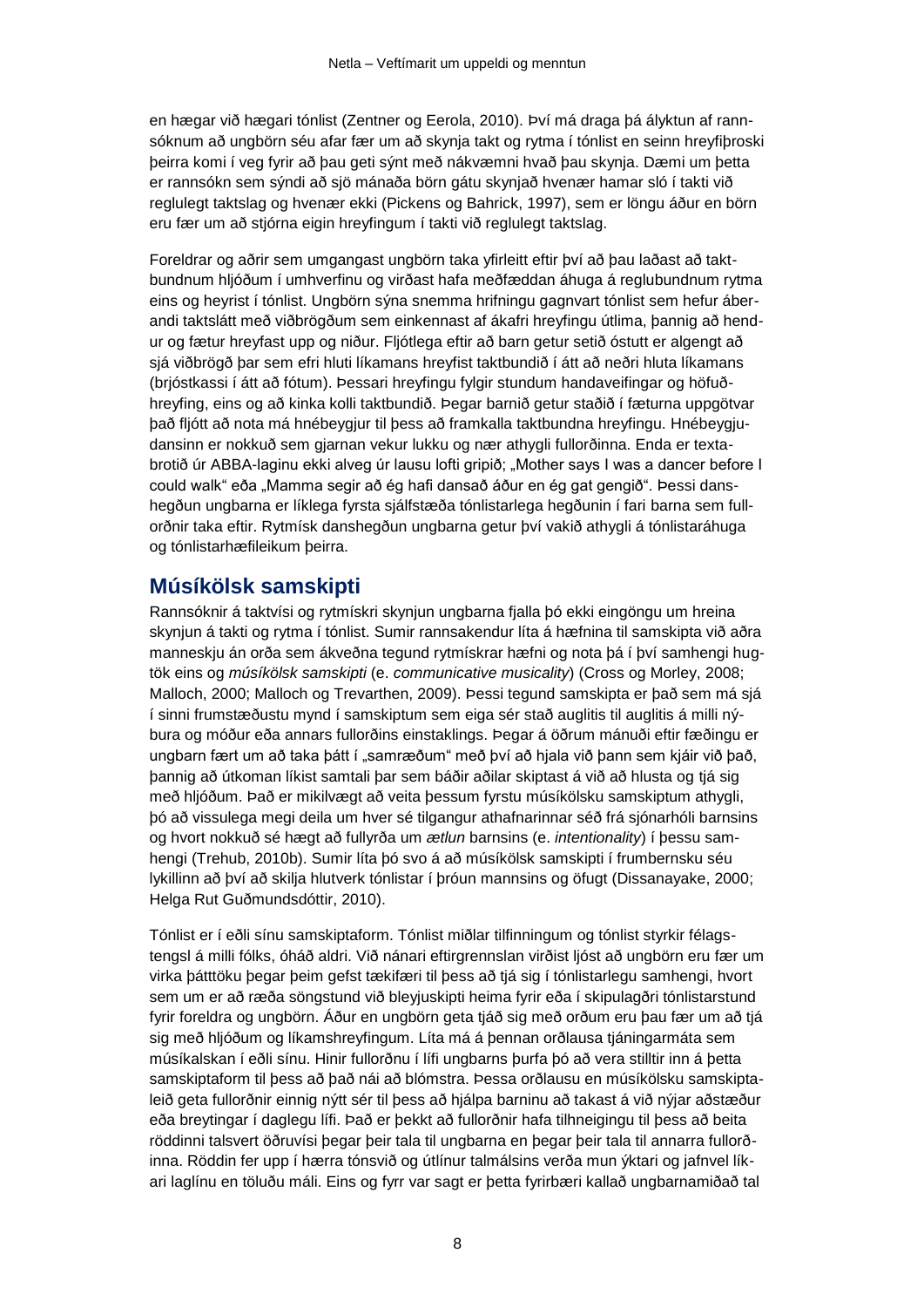(e. *infant directed singing*) (Sjá t.d. Trehub, Hill, og Kamenetsky, 1997; Trehub, 2006b). Niðurstöður rannsókna sýna mjög skýrt að ungbörn bregðast mun betur við ungbarnamiðuðu tali og veita því lengur athygli en fullorðinsmiðuðu tali. Talið er að ungbarnamiðað tal nái betur athygli ungbarna en fullorðinsmiðað tal vegna þess að það er músíkalskara og tilfinningaríkara (Trainor, Austin og Desjardins, 2000). Því er ljóst að eðlislægar ýkjur í tali fullorðinna til ungbarna gegna mikilvægu hlutverki í samskiptum við ungbörn sem ekki eru enn byrjuð að skilja orðin í tungumálinu. Hugsanlega gegna þessar ýkjur í talsmáta einnig því hlutverki að hjálpa barninu að greina málhljóðin og undirbúa þannig barnið undir það að ná tökum á hljóðfalli tungumálsins.

## **Tónlist með ungum börnum**

Ungbörn virðast laðast að tónlist og læra snemma að greina uppbyggingu tónlistarinnar í umhverfi sínu. Börn læra snemma að samsama sig þeirri tónlist sem er í kring um þau en móta jafnframt sjálfstæðan smekk fyrir því sem þau heyra. Talið er að alls staðar í heiminum syngi foreldrar fyrir börn sín og leiki við þau "músíkalska" leiki, þó hefðirnar séu ólíkar á milli menningarsvæða (sjá Adachi og Trehub, 2012). Einnig er mismunandi milli fjölskyldna hversu háan sess tónlistariðkun hefur innan fjölskyldunnar og með hvaða hætti tónlist er hluti af daglegu lífi (Custodero, 2006; Custodero, Britto, og Brooks-Gunn, 2003). Í dagvistun og í leikskólum er útgefin tónlist gjarnan leikin í bakgrunni og þar eiga stuttar tónlistarstundir einnig sinn sess. Í slíkum tónlistarstundum eru gjarnan sungnir söngvar með hreyfingum sem virðast henta yngstu aldurshópunum afar vel. Í mörgum löndum hafa sérstakar tónlistarstundir eða tónlistarnámskeið fyrir ungbörn og foreldra rutt sér til rúms (Gudmundsdottir og Gudmundsdottir, 2010). Afar mismunandi er hvað gert er í slíkum tónlistartímum og ólík markmið eða kenningar liggja þeim að baki (Gudmundsdottir, 2011). Sum slík námskeið hafa það markmið að efla tónlistarhæfni barna og undirbúa þau undir formlegt tónlistarnám. Önnur stefna meira að eflingu þroska á sviði vitsmunaþroska, félagsþroska og tilfinningaþroska barnanna. Einnig geta markmiðin verið þess eðlis að efla foreldra í foreldrahlutverkinu, efla félagslega stöðu þeirra og tengsl þeirra við barnið sitt. Hver sem markmiðin eru með tónlistarnámskeiðum fyrir foreldra og ungbörn, þá er ljóst að virkni og þátttaka ungbarnanna sjálfra í slíku samhengi getur skipt sköpum þegar áhrif slíkra námskeiða á börnin sjálf eru metin, eins og fram kemur í nýlegum rannsóknum.

Athyglisverð rannsókn bar saman sex mánaða námskeið fyrir 6–12 mánaða ungbörn ásamt foreldrum, þar sem munurinn fólst í virkni og þátttöku ungbarnanna sjálfra í tímunum. Helmingur þátttakenda sótti tónlistartíma þar sem markvisst var unnið með tónlist og virkni barnanna í tímum. Hinn helmingurinn sótti tíma þar sem sérstök barnatónlist var höfð í bakgrunni þegar leikið var við börnin. Báðir hópar fengu geisladisk með sér heim. Tónlistarhópurinn fékk disk með efni námskeiðsins en samanburðarhópurinn fékk disk sem er gefinn út undir merkjum *Baby Einstein* og seldur sem þroskandi tónlistarefni fyrir börn. Niðurstöður leiddu í ljós marktækan mun á milli hópa, þar sem virki tónlistarhópurinn kom betur út hvað varðar aukna samskiptafærni og félagshegðun (Gerry, Unrau og Trainor, 2012). Heilaviðbrögð barnanna við tónmynstrum bentu einnig til þess að virka þjálfunin flýtti fyrir þroska og aðlögun barnanna að vestrænu tónakerfi (Trainor, Marie, Gerry, Whiskin og Unrau, 2012).

Önnur rannsókn með fjögurra ára börnum komst að því að jákvæð félagshegðun mældist meiri stuttu eftir tónlistarstund en eftir aðra hópvirkni án tónlistar. Rannsakendur drógu þá ályktun að tónlistariðkun væri best til þess fallin að stuðla að jákvæðri félagslegri hegðun á meðal forskólabarna (Kirschner og Tomasello, 2010). Ofangreindar rannsóknir gefa sterkar vísbendingar um það að samfélagsleg tónlistariðkun hafi jákvæð félagsleg og vitsmunaleg áhrif snemma á ævinni og standi jafnvel framar öðrum aðferðum til þess að skapa uppbyggilegt félagsumhverfi og stuðla að jákvæðum tilfinningum og hegðun.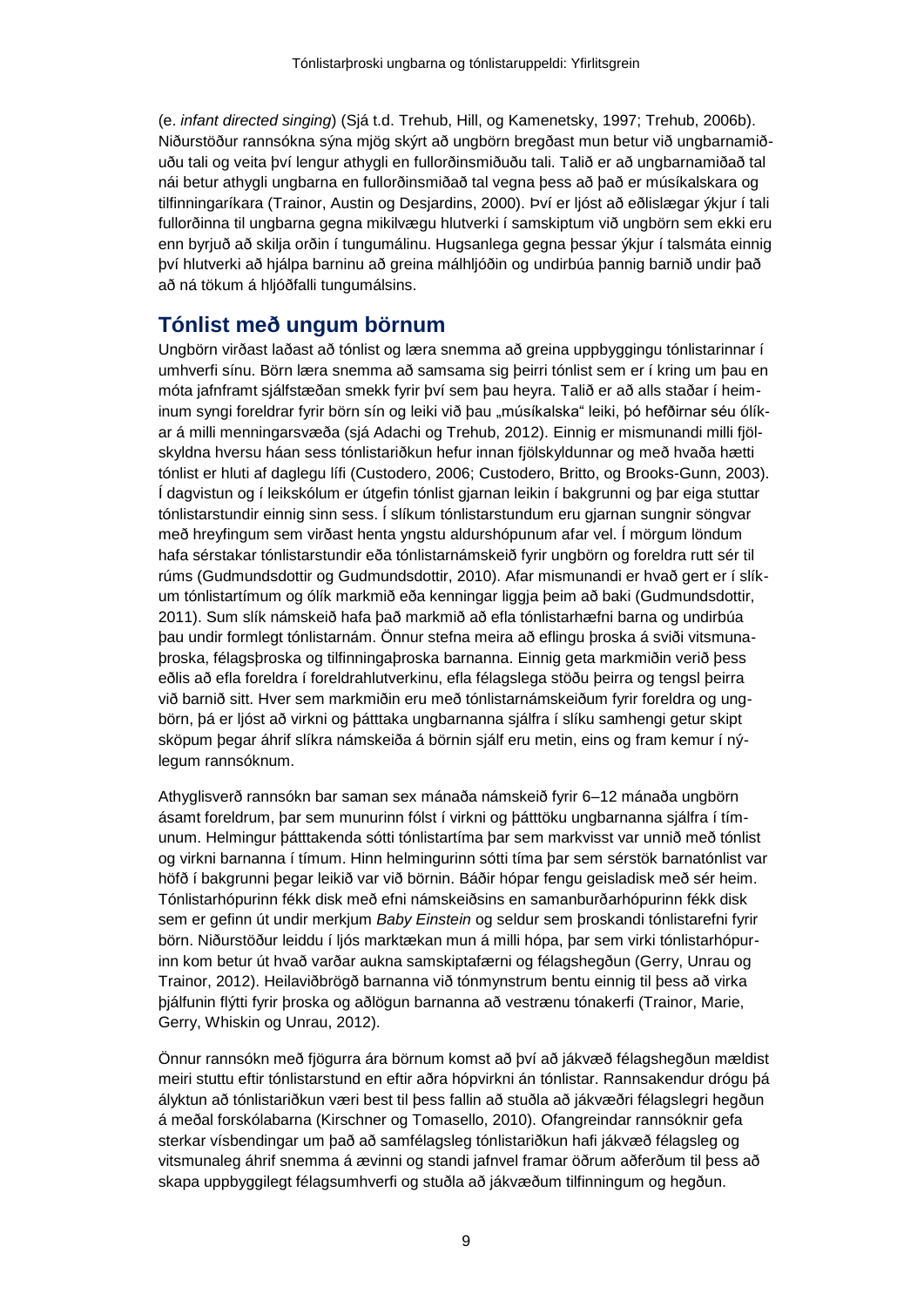## **Skipulögð tónlistariðkun með ungum börnum**

Í þessum kafla verður umfjöllunarefni greinarinnar tengt við áralanga reynslu höfundar af því að kenna tónlist í hópi fyrir foreldra og ungbörn á aldrinum 0–2 ára. Tilgangurinn er að varpa ljósi á skipulagða tónlistariðkun með mjög ungum börnum en lítið er til af heimildum um slíka iðkun. Reynsla höfundar og annarra af því að stýra tónlistartímum fyrir foreldra og ungbörn bendir til þess að nokkurs konar töfrar skapist við lifandi tónlist og virka tónlistarþátttöku í hópi. Foreldrar uppgötva jafnvel nýja hlið á sjálfum sér þegar þeir taka þátt í slíkum tímum með börnum sínum. Ósjaldan hafa foreldrar á orði að þeir kynnist barninu sínu á annan hátt í tónlistartímum en í öðru félagslegu samhengi. Foreldrar sem taka þátt í slíkum tónlistartímum hafa ólíkan bakgrunn, allt frá því að hafa lítið sjálfstraust varðandi tónlist yfir í það að vera atvinnutónlistarmenn, en allir virðast njóta þess jafnt að taka þátt í gegnum tónlistina með börnum sínum. Jafnvel þeir sem segjast syngja mikið og leika tónlist heima með barninu tala um að áhrif hópsins í tónlistartímunum séu mun öflugri en þá hefði grunað. Svo virðist sem hlutverk hópsins í tónlistartímum og það afl sem myndast við tónlistariðkun í hópi sé einstakt fyrirbrigði sem þyrfti að rannsaka enn betur. Afar fáar rannsóknir er að finna á þessu sviði, hvort sem litið er til Íslands eða annarra landa.

Hér á eftir verður lýst hluta af niðurstöðum rannsóknar höfundar sem byggðist á upptökum af tónlistartímum með foreldrum og 8–9 mánaða börnum þeirra. Foreldrum var boðin þátttaka í rannsókninni gegn því að taka þátt í 10 tónlistartímum þeim að kostnaðarlausu. Alls tóku foreldrar 30 barna þátt og var þeim kennt í tveimur hópum. Aðferð og niðurstöðum verður þó ekki lýst hér í smáatriðum, enda verða því gerð skil annars staðar.

Athuganir á 14 upptökum af tónlistartímum (45 mínútur hver) með foreldrum og 8–9 mánaða börnum þeirra bentu til þess að ungbörn á þessum aldri sýndu afar sterk tilfinningaleg og félagsleg viðbrögð við tónlistinni og því sem gerðist í tímunum (Gudmundsdottir, 2012). Ungbörnin voru hvorki talandi né farin að ganga en höfðu á valdi sínu margs konar hreyfingar sem þau beittu til þess að bregðast við tónlist. Þau gátu veifað höndum, sparkað og dinglað fótum, kinkað kolli, hrist höfuðið og snúið upp á búkinn í viðbrögðum sínum við tónlist. Þau höfðu gaman af að hrista hljóðgjafa og að slá á trommur með höndum eða sleglum. Ungbörnin létu sér einnig vel líka að "fá far" í fangi foreldra sinna sem stýrðu þeim í gegn um tónlistarleiki eða dansa. Jákvæð viðbrögð ungbarnanna birtust bæði sem mjög ákafar hreyfingar en einnig sem mjög sterk einbeiting sem einkenndist þá af fullkominni ró og hreyfingarleysi en afar vökulu augnaráði sem fylgdist spennt með því sem fór fram. Seinni viðbrögðin gæti óvanur misskilið sem hlutlaust áhugaleysi. Við nánari athugun var þó augljóst að börnin sýndi umhverfinu mikla athygli og áhuga með þessu kyrrláta yfirbragði, eins og lýst verður hér á eftir.

Dæmi um þetta var einfaldur barrokkdans sem þessi 8–9 mánaða börn höfðu sérstakt dálæti á (Gudmundsdottir, 2012). Dansinn fór þannig fram að börnin voru í fangi foreldra sinna og sneru fram en foreldrarnir stilltu sér upp í tvær raðir gegnt hvorri annarri. Raðirnar tvær mættust í dansinum þegar önnur röðin gekk í takt við tónlistina í átt að röðinni sem stóð kyrr, en raðirnar skiptust á að ganga fram eða standa kyrrar. Barrokkdansinn gat undantekningarlaust róað stóran hóp ungbarna á augabragði, sama hversu óróleg börnin voru áður en dansinn hófst. Í ljós kom að þegar börnin þekktu dansinn vel þurftu þau ekki danshreyfinguna til þess að róast. Í tilraun sem gerð var í 9 tíma á 10 tíma námskeiði voru foreldrar beðnir um að standa kyrrir í stað þess að hefja dansinn þegar tónlistin færi í gang. Áður en tónlistin hófst voru börnin afar óróleg enda ávallt langt liðið á 45 mínútna langan tónlistartíma þegar kom að barrokkdansinum. Um leið og tónlistin hófst varð augljós breyting á hegðun allra barnanna. Þau urðu róleg, hættu að hreyfa sig og horfðu einbeitt á aðra viðstadda. Þessi einbeiting varði allan tímann sem barrokkdansinn hljómaði en hann er ein mínúta og fimmtán sekúndur að lengd. Afar skýr munur var á hegðun áður en og eftir að tónlistin hófst (Gudmundsdottir, 2012). Það sem mest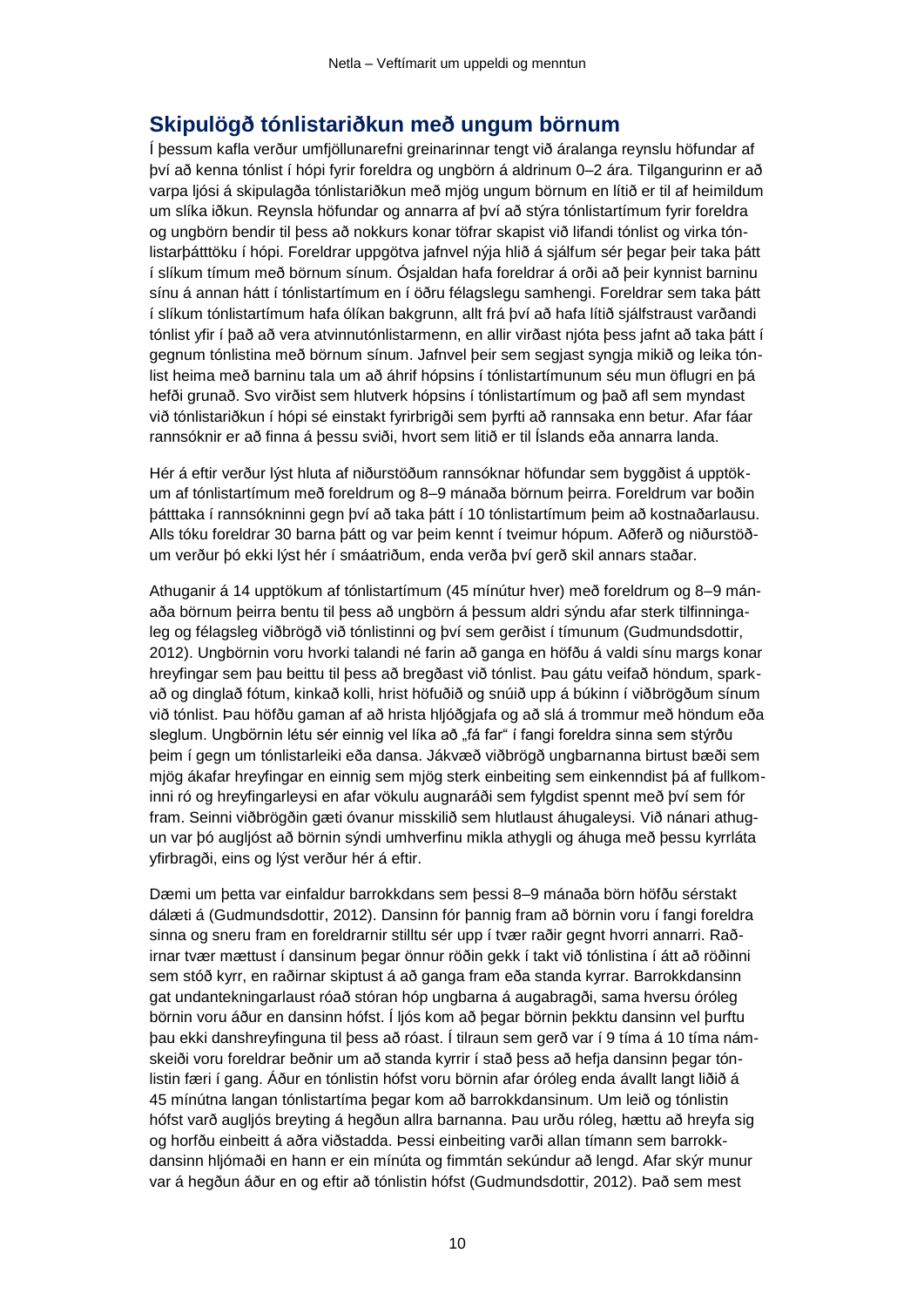kom á óvart var hversu lengi þessi einbeitingarhamur varði og bendir það til þess að tónlist sé vel til þess fallin að fanga athygli, en hafi einnig eiginleika sem auðveldi ungbörnum að halda einbeitingu. Önnur lexía er að athygli og áhugi ungbarna birtist ekki alltaf sem ákafi í hreyfingum, heldur einnig sem einbeiting með hreyfingarleysi. Líklega er oftar litið fram hjá seinni hamnum þegar fylgst er með ungbörnum. Líklega innbyrða ungbörn mikið af þekkingu einmitt í kyrrlátum einbeitingarham og því er mögulega varasamt að vanmeta mikilvægi hans.

Að lokum skal hér minnst á enn eitt dæmi um það hversu áhrifamikið afl tónlist getur verið þegar hún tengist lifandi tónlistarupplifun í hópi. Fjölmargir foreldrar hafa skýrt frá því að geisladiskar með efni tónlistarnámskeiða, sem þeir hafa tekið þátt í með börnum sínum, hafi undarlega róandi og jákvæð áhrif, t.d. þegar diskur er settur í spilarann á erfiðum augnablikum í bílferðum. Þessi áhrif endast löngu eftir að námskeiðum lýkur og eru ekki talin stafa af innihaldi disksins að öðru leyti en því að tónlistin minnir á tónlistartímana og endurskapar þannig góða tilfinningu sem tengist þátttöku í tímunum. Ályktunin sem dregin hefur verið af þessum frásögnum er að sú jákvæða hópupplifun, sem skapast í gegnum tónlistariðkun í tónlistartímum með ungbörnum, er unnt að viðhalda og endurupplifa með því að leika upptökur af sama tónlistarefni síðar meir.

## **Niðurstöður**

Læra má af niðurstöðum kerfisbundinna tilrauna og athugana á ungbörnum að vanmeta ekki vitsmuni þeirra og tónlistarskynjun. Vegna þess hversu seint hreyfifærni barna gerir þeim kleift að sýna hvað þau skynja, heyra og skilja í tónlist, þá er hætt við því að okkur sjáist yfir þá tónlistarfærni sem ungbörn búa í raun yfir.

Afar sterkar vísbendingar styðja hugmyndir um að börn hafi meðfædda tónlistarhæfni sem geri þeim kleift að skynja, greina og læra tónlist. Rannsóknir benda til þess að ekki þroskist allir einstaklingar með sama hætti og að hugsanlega auki börn tónlistarþroska sinn í samhengi við umhverfi sitt í gegnum ólík þroskaferli.

Lítið er um beinar vísbendingar frá rannsóknum um hvaða aðferðir eru heppilegastar í tónlistaruppeldi barna en aukin vitneskja um tónlistarþroska snemma á ævinni getur mótað og haft áhrif á uppeldisaðferðir. Ef marka má rannsóknir er líklega farsælt að skapa barnvænt tónlistarlega örvandi umhverfi en um leið að veita næg tækifæri til þess að uppgötva hljóðheiminn í frjálsum leik. Enda benda rannsóknir til þess að snemma á ævinni séu börn móttækilegri fyrir ýmsum eðlisþáttum tónlistar og aðlagist betur framandi tónlistarhefðum en þeir sem eldri eru. Þar af leiðir að án örvandi tónlistarumhverfis geta ákveðin tækifæri til tónlistarþroska glatast.

Því miður er engin fullkomin forskrift til fyrir tónlistaruppeldi, enda hlýtur það að taka mið af ólíkum einstaklingum og af menningarumhverfi hvers og eins. Engu að síður má leggja út af rannsóknarniðurstöðum með þeim hætti að ráðlegt sé að stuðla að auðugu tónlistarumhverfi sem örvar og styður við náttúrulega eiginleika ungra barna til þess að soga til sín þekkingu á þeim kerfum sem notuð eru í hljóðumhverfi þeirra. Auðugt tónlistarumhverfi gæti falið í sér ríka flóru tónlistarupplifana í gegnum efni frá ólíkum tónlistarhefðum og framandi menningarsvæðum.

Ekki má gleyma einstökum eiginleikum tónlistar til þess að örva, vekja áhuga og róa ungbörn. Þessi eiginleiki tónlistar gerir hana ekki aðeins að leið til uppeldis heldur að uppeldistæki í sjálfu sér. Tónlist má beita af þekkingu til þess að hjálpa ungum börnum að hafa stjórn á tilfinningum og skapsveiflum þegar orð og umvandanir eiga ekki við. Foreldrar og uppalendur geta hlúð að meðfæddri tónlistarhneigð barna frá fæðingu með því að veita athygli músíkalskri tjáningu og taka þátt í músíkölskum samskiptum við barnið.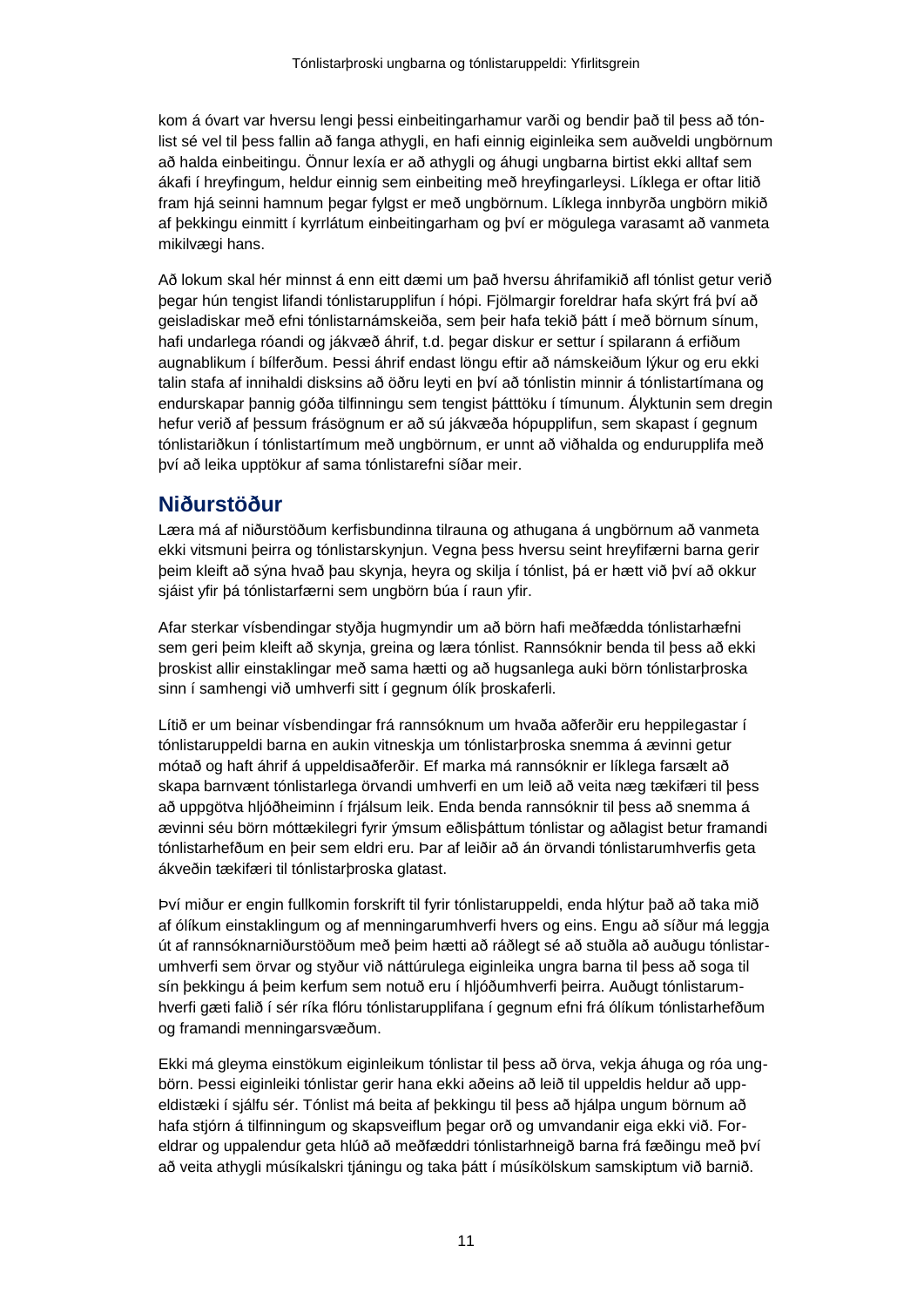Með því að eiga í samskiptum við börn í gegnum tónlist, söngva og tónlistarleiki eflist ekki aðeins tónlistarþroski barnanna heldur einnig tilfinningaleg og félagsleg tengsl á milli þeirra sem taka þátt.

## **Heimildir**

Adachi, M. og Trehub, S. E. (2012). Musical lives of infants. Í G. McPherson og G. Welch (ritstjórar), *The Oxford handbook of music education, 1. bindi,* 229*.* Oxford: Oxford University Press.

Bjørkvold, J. R. (1990). *Det musiske menneske: Barnet og sangen, lek og læring gjennom livets faser* (4. útgáfa). Ósló: Freidig.

Cross, I. og Morley, I. (2008). The evolution of music: Theories, definitions and the nature of the evidence. *Communicative musicality*, 61–82.

Custodero, L. (2006). Singing practices in 10 families with young children. *Journal of Research in Music Education*, *54*(1), 37–56.

Custodero, L., Britto, P. og Brooks-Gunn, J. (2003). Musical lives: A collective portrait of American parents and their young children. *Journal of Applied Developmental Psychology*, 553–572. doi:10.1016/j.appdev.2003.08.005

Davidson, L., McKernon, P. og Gardner, H. (1981). *The acquisition of song: A developmental approach. Documentary report of the Ann Arbor symposium* (bls. 301–315). Reston, VA: Music Educators National Conference.

De Vries, P. (2005). Lessons from home: Scaffolding vocal improvisation and song acquisition with a 2-year-old. *Early Childhood Education Journal, 32*(5), 307–312.

DeCasper, A. og Fifer, W. (1980). Of human bonding – Newborns prefer their mothers voices. *Science, 208*(4448), 1174–1176. doi:10.1126/science.7375928

DeCasper, A. J. og Spence, M. J. (1986). Prenatal maternal speech influences newborns' perception of speech sounds. *Infant Behavior and Development, 9*(2), 133–150.

Dissanayake, E. (2000). *Art and intimacy: How the arts began*. Seattle: University of Washington Press.

Dissanayake, E. (2009). The artification hypothesis and its relevance to cognitive science, evolutionary aesthetics, and neuroaesthetics. *Cognitive Semiotics, 9*(5), 136–158.

Fifer, W. P. og Moon, C. (1988). Auditory experience in the fetus. Í W. P. Smotherman, S. R. Robinson, W. P. Smotherman og S. R. Robinson (ritstjórar), *Behavior of the fetus*, 175–188. Caldwell, NJ: Telford Press.

Flowers, P. J. og Dunne-Sousa, D. (1990). Pitch-pattern accuracy, tonality, and vocal range in preschool children's singing. *Journal of Research in Music Education*, *38*(2), 102–114.

Gerry, D., Unrau, A. og Trainor, L. (2012). Active music classes in infancy enhance musical, communicative and social development. *Developmental Science, 15*(3), 398–407. doi:10.1111/j.1467-7687.2012.01142.x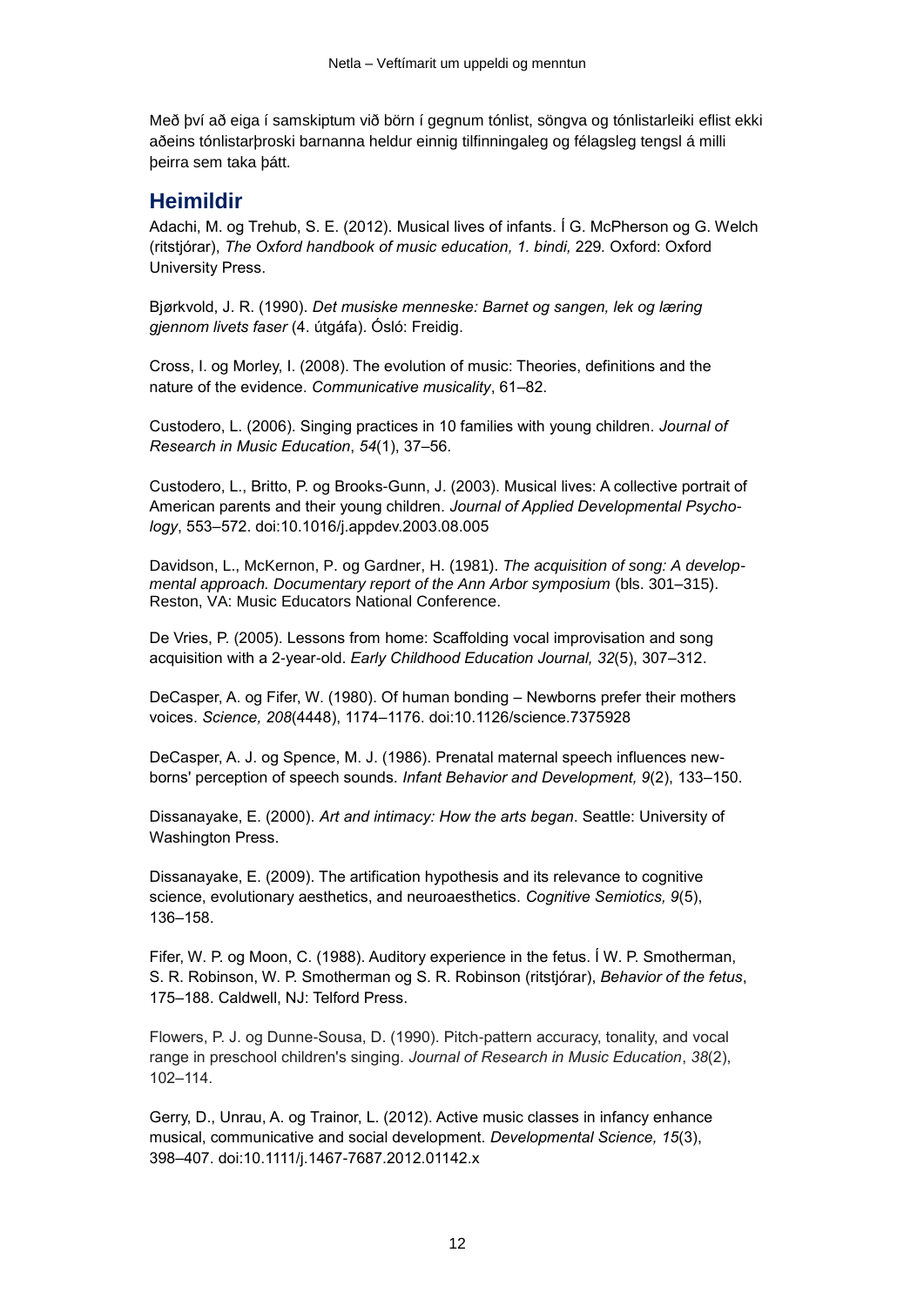Gomez, P. og Danuser, B. (2007). Relationships between musical structure and psychophysiological measures of emotion. *Emotion, 7*(2), 377–387.

Gordon, E. (2003). *A music learning theory for newborn and young children*: Chigago, IL: Gia Publications.

Gudmundsdottir, H. R. (2011). Signs of musical behaviour and infant participation in music classes for eight- to nine-month-old infants with their parents*.* Í S. Young (ritstjóri), *Proceedings of the 5th Conference of the European Network of Music Educators and Researchers of Young Children* (bls. 135–142). Helsinki: Meryc.

Gudmundsdottir, H. R. (2012). *The mesmerizing appeal of the baroque dance: Nonwalking infants' responses to a dance ritual in a parent-infant music class*. Veggspjald á ráðstefnu Mcmaster Institute for Music and the Mind Neuromusic Conference: Come dance with me – Movement control in brain and body, 13. október 2012, Mcmaster University, Hamilton, Ontario.

Gudmundsdottir, H. R. og Gudmundsdottir, D. G. (2010). Parent-infant music courses in Iceland: Perceived benefits and mental well-being of mothers. *Music Education Research*, *12*(3), 299–309.

Hannon, E. E. og Trehub, S. E. (2005a). Metrical categories in infancy and adulthood. *Psychological Science, 16*(1), 48–55.

Hannon, E. E. og Trehub, S. E. (2005b). Tuning in to musical rhythms: Infants learn more readily than adults. *Proceedings of the National Academy of Sciences of the United States of America*, *102*(35), 12639–12643.

Helga Rut Guðmundsdóttir. (2010). Hugmyndir um uppruna tónlistar í ljósi þekkingar af vettvangi heilarannsókna og tónlistarrannsókna. *Ráðstefnurit Netlu* – *Menntakvika 2010*. Sótt af <http://netla.hi.is/menntakvika2010/alm/014.pdf>

Hepper, P. G. (1991). An examination of fetal learning before and after birth. *The Irish Journal of Psychology, 12*(2), 95–107.

Hepper, P. G. (1996). Fetal memory: Does it exist? What does it do? *Acta Paediatrica, 85*, 16–20. doi:10.1111/j.1651-2227.1996.tb14272.x

Ilari, B. og Polka, L. (2006). Music cognition in early infancy: Infants' preferences and long-term memory for Ravel. *International Journal of Music Education*, *24*(1)*,* 7–20. doi:10.1177/0255761406063100

Keith, D. R., Russell, K. og Weaver, B. S. (2009). The effects of music listening on inconsolable crying in premature infants. *Journal of Music Therapy, 46*(3), 191–203.

Kelley, L. og Sutton-Smith, B. (1987). A study of infant musical productivity. Í J. C. Peery, I. W. Peery og T. W. Draper (ritstjórar), *Music and child development* (bls. 35–53). New York: Springer.

Kirschner, S. og Tomasello, M. (2010). Joint music making promotes prosocial behavior in 4-year-old children. *Evolution and Human Behavior, 31*(5), 354–364.

Kreutzer, N. J. (2001). Song acquisition among rural Shona-speaking Zimbabwean children from birth to 7 years. *Journal of Research in Music Education, 49*(3), 198–211.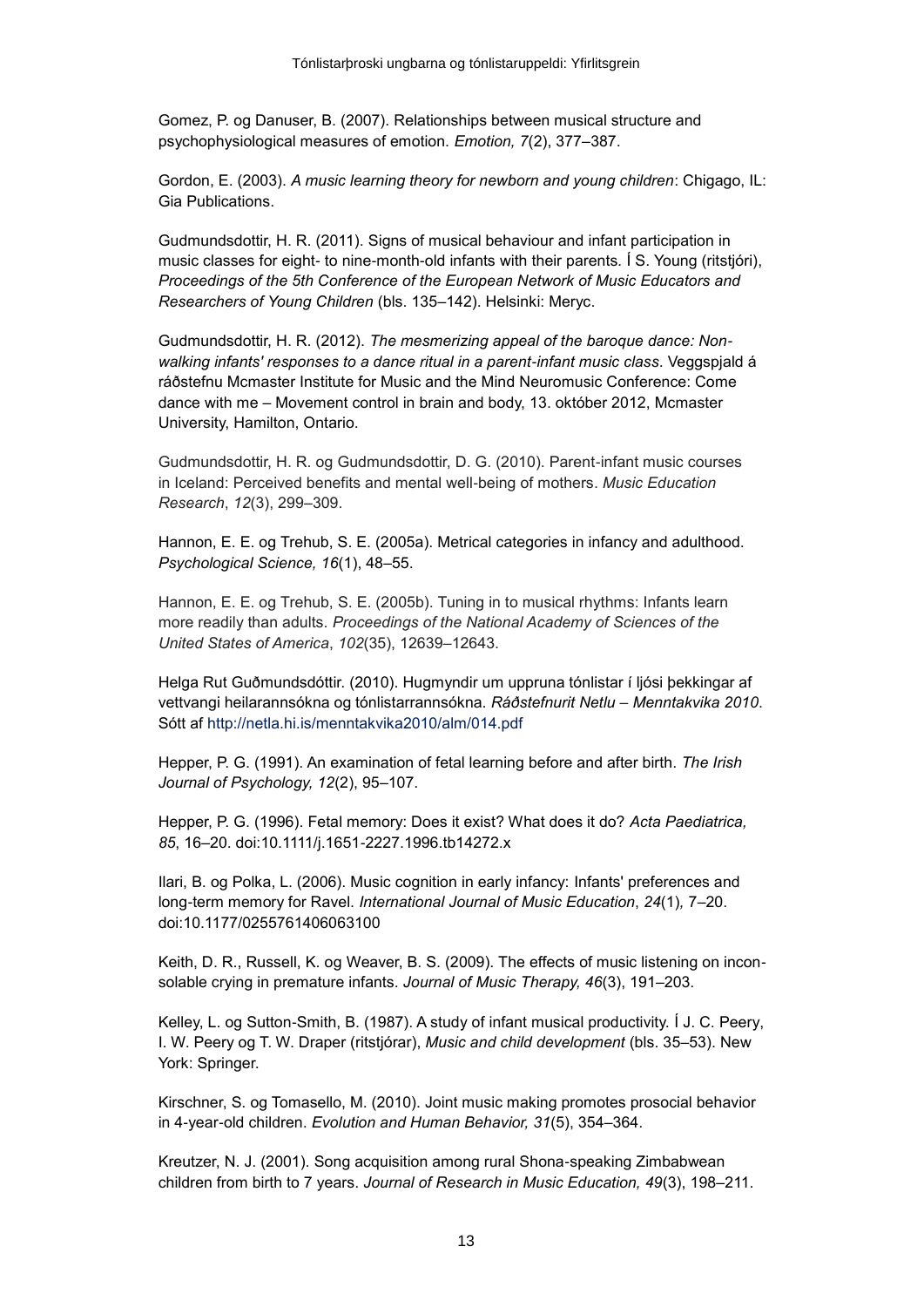Malloch, S. og Trevarthen, C. (2009). *Communicative musicality: Exploring the basis of human companionship*. Oxford: Oxford University Press.

Malloch, S. N. (2000). Mothers and infants and communicative musicality. *Musicae scientiae, 3*(1), 29–58.

Masataka, N. (1999). Preference for infant-directed singing in 2-day-old hearing infants of deaf parents. *Developmental Psychology*, *35*(4), 1001–1005.

Masataka, N. (2005). Preference for consonance over dissonance by hearing newborns of deaf parents and of hearing parents. *Developmental science, 9*(1), 46–50.

Moog, H. (1976). *The musical experience of the pre-school child*: London: Schott Music.

Moon, C., Cooper, R. og Fifer, W. (1993). 2-day-olds prefer their native language. *Infant Behavior and Development, 16*(4), 495–500. doi:10.1016/0163-6383(93)80007-U

Nawrot, E. S. (2003). The perception of emotional expression in music: Evidence from infants, children and adults. *Psychology of Music, 31*(1), 75–92.

Parncutt, R. (2006). Prenatal development. Í G. McPherson (ritstjóri), *The child as musician,* 1–31. Oxford: Oxford University Press.

Phillips-Silver, J. og Trainor, L. J. (2005). Feeling the beat: Movement influences infant rhythm perception. *Science, 308*(5727), 1430–1430.

Pickens, J. og Bahrick, L. E. (1997). Do infants perceive invariant tempo and rhythm in auditory-visual events? *Infant Behavior and Development*, *20*(3), 349–357.

Russell, J. (2001). Born to Sing: Fiji's "singing culture" and implications for music education in Canada. *McGill Journal of Education*, *36*(3), 197–218.

Saffran, J. R., Loman, M. M. og Robertson, R. R. W. (2000). Infant memory for musical experiences. *Cognition, 77*(1), B15–B23.

Stadler-Elmer, S. (2012). Characteristics of early productive musicality. *Problems in music pedagogy*, *10*, 9–23.

Trainor, L. J., Austin, C. M. og Desjardins, R. N. (2000). Is infant-directed speech prosody a result of the vocal expression of emotion? *Psychological Science*, *11*(3), 188–195.

Trainor, L. J., Marie, C., Gerry, D., Whiskin, E. og Unrau, A. (2012). Becoming musically enculturated: Effects of music classes for infants on brain and behavior. *Annals of the New York Academy of Sciences*, *1252*(1), 129–138.

Trainor, L. J., Wu, L. og Tsang, C. D. (2004). Long term memory for music: Infants remember tempo and timbre. *Developmental Science, 7*(3), 289–296.

Trehub, S. E. (2003). The developmental origins of musicality. *Nature Neuroscience, 6*(7), 669–673. doi:10.1038/nn1084

Trehub, S. E. (2004). Musical beginnings in infancy. *International Journal of Psychology, 39*(5–6), 119–119.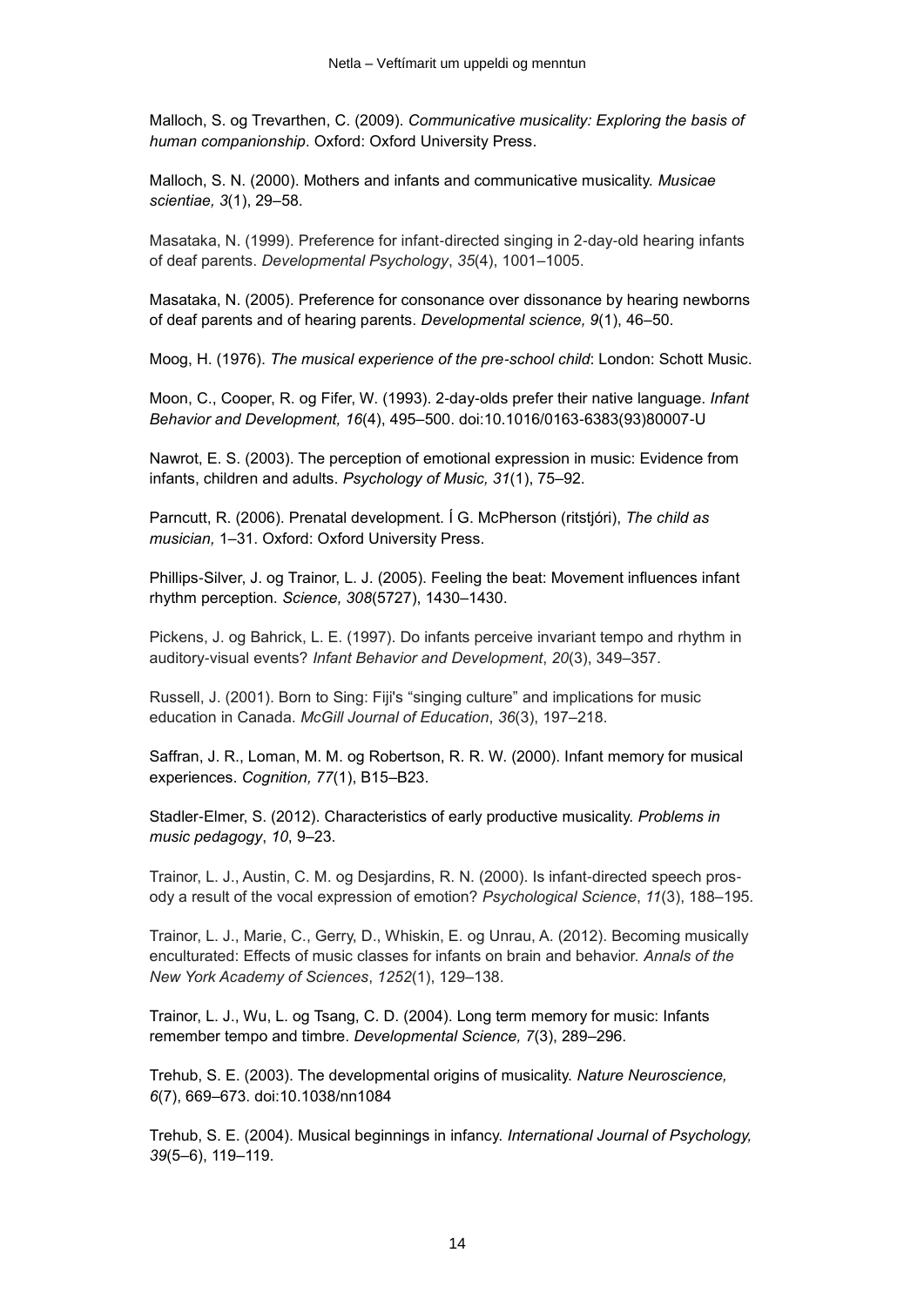Trehub, S. E. (2006a). Musical predispositions in infancy. *Annals of the New York Academy of Sciences, 930*(1), 1–16.

Trehub, S. E. (2006b). Infants as musical connoisseurs. Í G. McPherson (ritstjóri), *The Child as Musician* (bls. 33–49). Oxford: Oxford University Press.

Trehub, S. E. (2010a). Communicative Musicality: Exploring the Basis of Human Companionship. *Psychology of Music, 38*(4), 499–502. doi:10.1177/0305735609358254

Trehub, S. E. (2010b). Musicality in the eye or ear of the beholder. *Psychology of Music, 38*(4), 499–502.

Trehub, S. E., Hill, D. S. og Kamenetsky, S. B. (1997). Parents' sung performances for infants. *Canadian Journal of Experimental Psychology-Revue Canadienne De Psychologie Experimentale, 51*(4), 385–396.

Welch, G. (2006). Singing and vocal development. Í G. McPherson (ritstjóri), *The Child as Musician* (bls. 311–329). Oxford: Oxford University Press.

Welch, G. F., Himonides, E., Saunders, J., Papageorgi, I., Rinta, T., Preti, C. og Hill, J. (2011). Researching the first year of the National Singing Programme Sing Up in England. *Psychomusicology: Music, Mind and Brain*,*21*(1), 83–97.

Welch, G. F., Rush, C. og Howard, D. M. (1991). A developmental continuum of singing ability: Evidence from a study of five year old developing singers. *Religious Education, 69*(1), 107–119.

Whiteman, P. J. (2001). *How the bananas got their pyjamas: A study of the metamorphosis of preschoolers' spontaneous singing as viewed through Vygotsky's Zone of Proximal Development*. Doktorsritgerð. University of New South Wales.

Wilcox, T. (1999). Object individuation: Infants' use of shape, size, pattern, and color. *Cognition, 72*(2), 125–166. doi:10.1016/S0010-0277(99)00035-9

Wilkin, P. E. og Cowan, E. (1995). A comparison of fetal and newborn responses to music and sound stimuli with and without daily exposure to a specific piece of music. *Bulletin of the Council for Research in Music Education*, *127,* 163–169.

Winkler, I., Háden, G. P., Ladinig, O., Sziller, I. og Honing, H. (2009). Newborn infants detect the beat in music. *Proceedings of the National Academy of Sciences, 106*(7), 2468–2471.

Young, S. (2002). Young children's spontaneous vocalizations in free-play: Observations of two-to three-year-olds in a day-care setting. *Bulletin of the Council for Research in Music Education*, 43–53.

<span id="page-14-0"></span>Zentner, M. og Eerola, T. (2010). Rhythmic engagement with music in infancy. *Proceedings of the National Academy of Sciences, 107*(13), 5768–5773.

#### **Um höfund**

**Helga Rut Guðmundsdóttir (helgarut@hi.is) er lektor í tónmennt við Menntavísindasvið Háskóla Íslands. Hún lauk B.Ed.-prófi með tónmennt sem valgrein frá Kennaraháskóla Íslands árið 1992. Meistaraprófi í tónlistarmennt-**